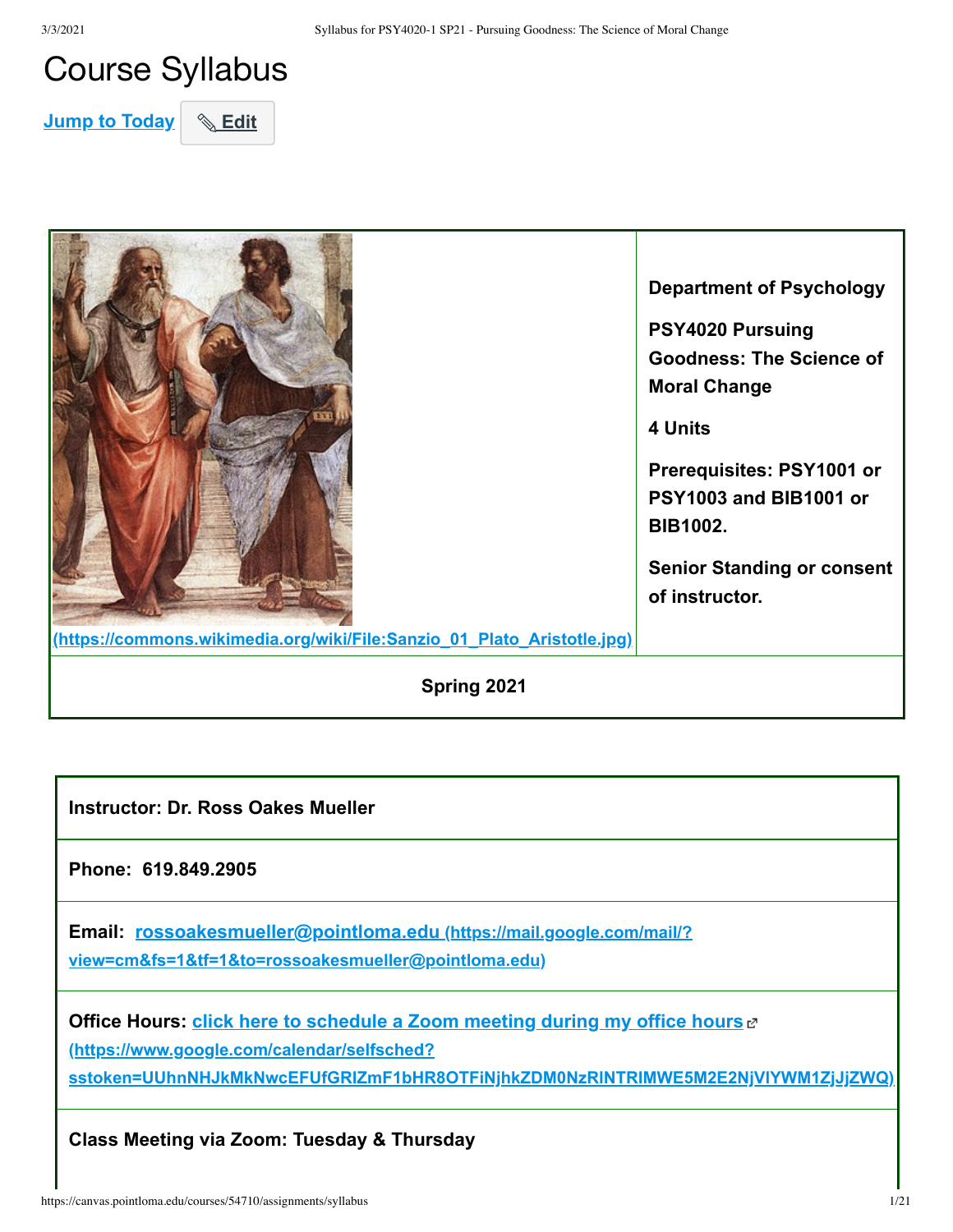**10:00 a.m. -11:00 a.m. Pacific Standard Time - Remote**

## **11:00-11:45am - In-Person (when Available)**

### **PLNU Mission**

### **To Teach ~ To Shape ~ To Send**

Point Loma Nazarene University exists to provide higher education in a vital Christian community where minds are engaged and challenged, character is modeled and formed, and service is an expression of faith. Being of Wesleyan heritage, we strive to be a learning community where grace is foundational, truth is pursued, and holiness is a way of life.

## **COURSE DESCRIPTION**

This course surveys some of the latest findings in positive and moral psychology that concern how we live a good life in the world with others. It addresses three perennial questions about psychological and relational well-being: What makes a "good life" *good*? How do persons "change" for *good?* And: What makes a "good relationship" *good*? It examines theory and research in two rapidly expanding psychological literatures: the science of a flourishing life, the science of love and virtue, and the practical neuroscience of moral change. Students will participate in experimental exercises that this new science suggests will enhance our motivation and capacity for moral goodness. Beyond that, the class is designed to provide you with the opportunity to actually practice some of the habits that can induce character growth.

## **COURSE LEARNING OUTCOMES**

Students will be able to...

- 1. Summarize various models of well-being that vie for attention in popular and religious culture.
- 2. Describe key ingredients of a meaningful life as discussed in contemporary positive and moral psychology.
- 3. Describe some of the principles and practices of character change as offered in contemporary psychology.
- 4. Describe four essential virtues that facilitate mature love as understood in the new science of love and virtue.
- 5. Describe the meaning of moral maturity in light of the Judeo-Christian concept of love, especially as envisioned in the Wesleyan theological tradition.

## **REQUIRED TEXTS AND RECOMMENDED STUDY RESOURCES**

#### *Primary Texts*

- Haidt, J. (2006) The Happiness Hypothesis. New York: Basic Books
- Lewis, T. , Amini, F,. & Lannon, R. (2007). A General Theory of Love. New York: Vintage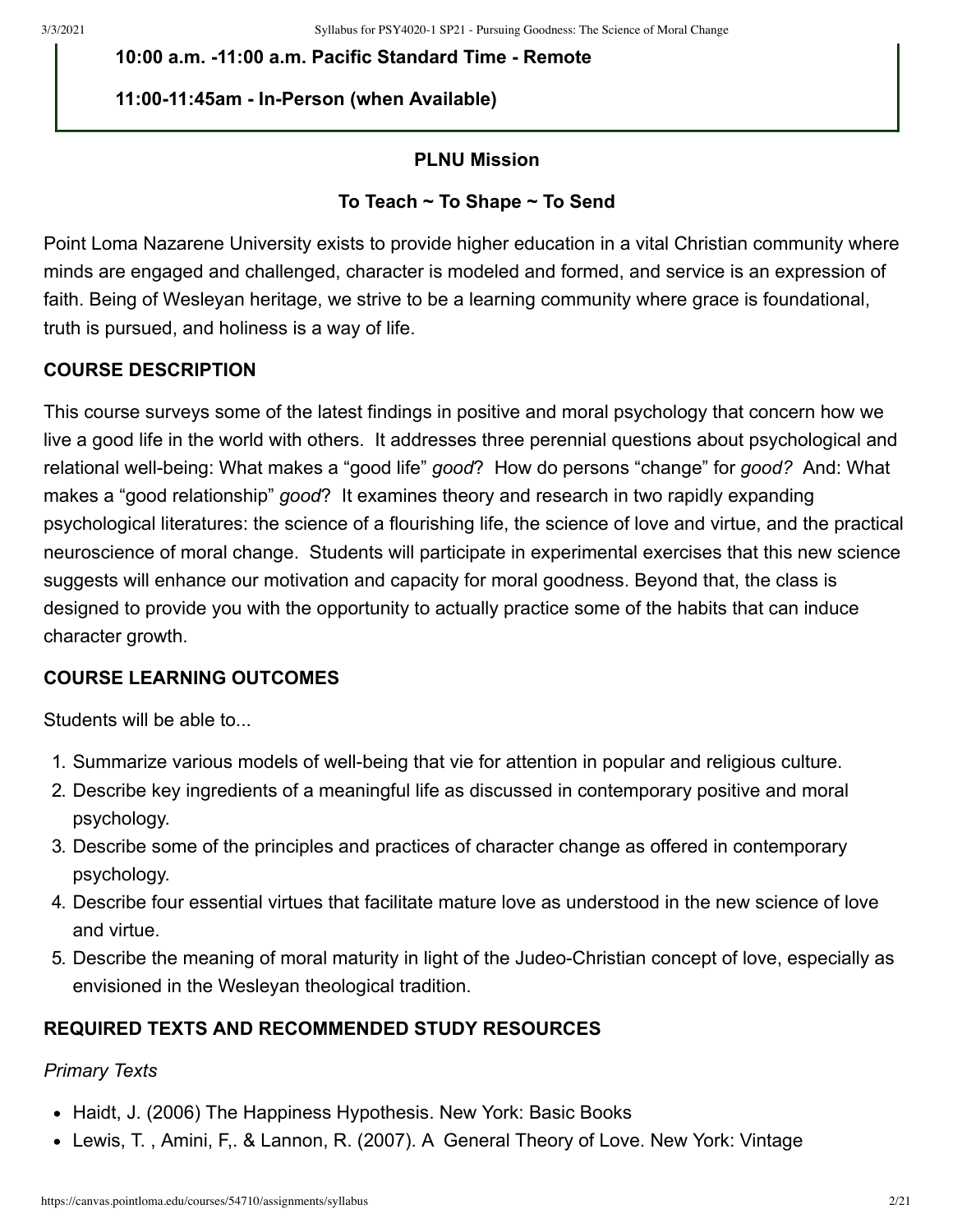#### *Required Supplemental Articles*

*Oakes Mueller, Ross. (2021). PSY4020* Pursuing Goodness: The Science of Moral Change. **Cognella Custom Prints [\(https://store.cognella.com/22625\)](https://store.cognella.com/22625)**

### **COURSE CREDIT HOUR INFORMATION**

In the interest of providing sufficient time to accomplish the stated Course Learning Outcomes, this class meets the PLNU credit hour policy for a 4 unit class delivered over five weeks. (Based on 37.5 hours of student engagement per credit hour.)

| Category                                           | <b>Time Expectation in Hours</b> |
|----------------------------------------------------|----------------------------------|
| Class Meetings via Zoom (or in-person)             | 27                               |
| <b>Reading Assignments</b>                         | 53                               |
| <b>Written Assignments</b>                         | 12                               |
| <b>Other Assignments &amp; Learning Activities</b> | 50                               |
| Quizzes, Surveys                                   | 8                                |
| Total Hours                                        | 150                              |

### **Distribution of Student Learning Hours**

#### **ASSESSMENT AND GRADING**

Student grades will be posted in the Canvas grade book no later than midnight on Tuesday of each week beginning in Week Two of this course. It is important to read the comments posted in the grade book as these comments are intended to help students improve their work. Final grades will be posted within one week of the end of the class. Grades will be based on the following:

**Reading & Lecture Viewing and Responses:** 48 hours before each class, I will make available to you the lectures for the upcoming class. These lectures are designed both a) to clarify some key issues from your reading, and b) to introduce new material. Completing the reading and watching the lectures are necessary in order to be successful in this class, and you will use this material in your two largest assignments (described below). Within many of the lectures I will ask you questions. To get full credit for watching the lectures, you should type your responses to my questions in the text box at the bottom of each "Watch Lectures/Videos" assignment. I also ask you to pose one "Good" question to me in each assignment. This will help me to direct our class time together. **Lecture and Reading Responses will be 10% of your overall grade.**

**Homework Assignments:** At multiple points throughout the session, you will be asked to either read, watch, or listen to a piece of media, and then to relate it to the readings you have completed for the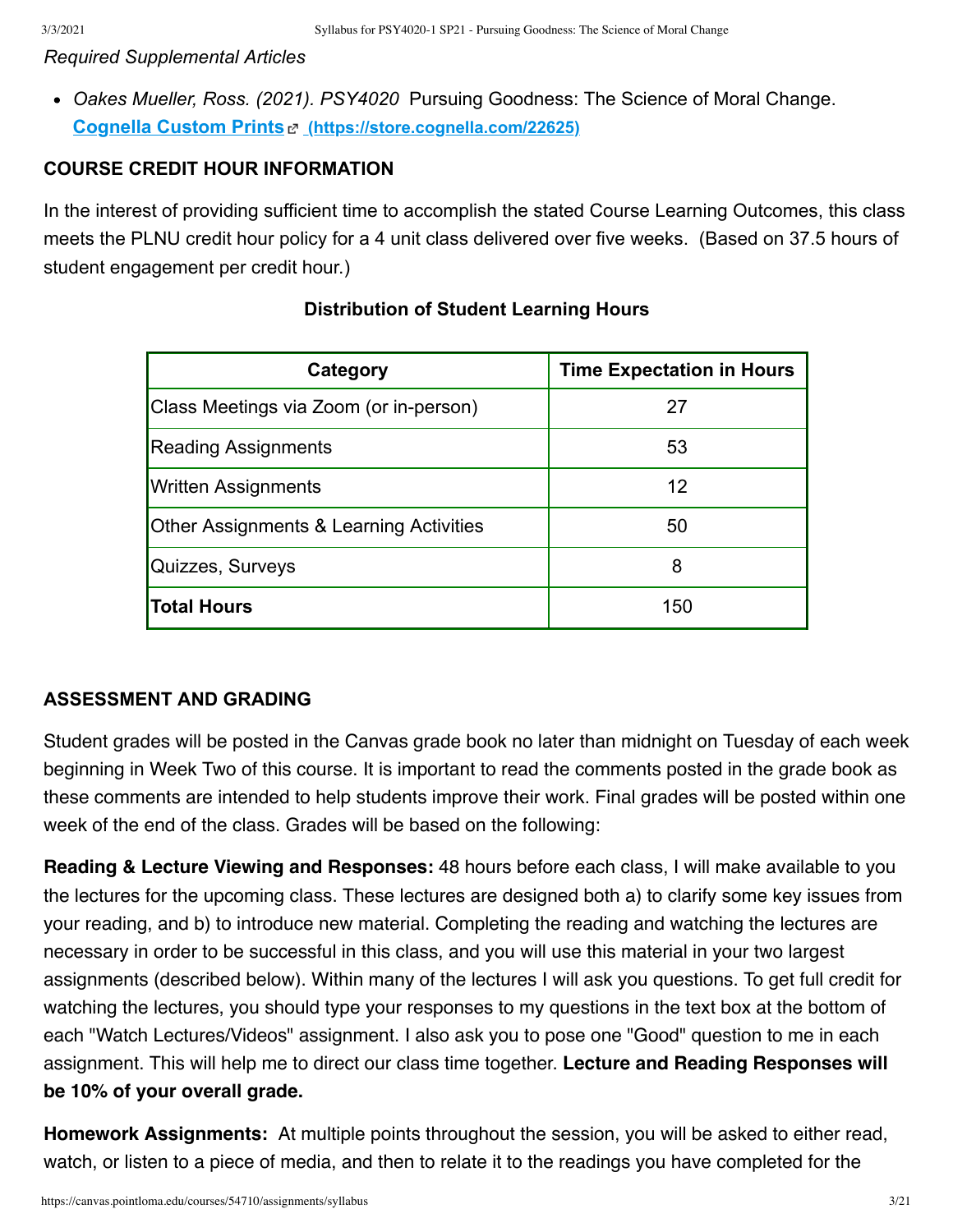course. Your lowest homework score will be dropped. **Homework will be 10% of your overall grade.** 

**Vocation Assignment:** This is a two part assignment that includes a Vocation Paper and a Vital Engagement in a Vocation Video. **The Vocation Assignment will be 10% of your overall grade.** 

- **Vocational Paper {5%}**: 3 to 4 Page (double spaced) paper. The purpose of the paper is to reflect on your vocational plans after you graduate from PLNU. Discuss the following in your paper:
	- What are your career goals? Where do you see yourself in 5 years? In 10 years?
	- Choose one career to focus on.
	- Does this career require attending Graduate School? If so, what type of program are you considering? And why?
	- With the career you are choosing, what is the process to obtain a job in that field? What is the typical salary based on your expected education level?
- **Vital Engagement in a Vocation Video {5%}**: Using the assigned readings (Happiness Hypothesis, Ch. 10), readings available online ("Stop trying to 'find meaningful work (and create it instead)"; and "A Deceptively Simple Way to Find More Happiness at Work") and the podcast ("The Perils of Following your Career Passion"), record a two-minute long video answering the following question: **What is one or more ways that you will create or maximize vital engagement in your chosen career path?**

**The "Good Life" Paper:** Mid-way through the course you will write a two-part "Good Life" Paper (your Senior Capstone Project). Although more details are available on the Assignment page and in our inclass discussions, the paper will involve describing, critiquing, and applying the theories of the "good life" that we will be discussing during the first half of the class. **The Good Life Paper will be 30% of your overall grade {15% for each part}.** 

**Attendance and Participation:** There will be weekly Zoom class sessions with mandatory attendance and required participation. **Attendance and Participation will be 10% of your overall grade.** 

**Final Exam:** The Final Exam is based on the material covered during the second half of the class. Although more details are available on the Final Exam Assignment Page, the exam itself will involve the description and application of at least one "capacity of mind" and at least one "capacity of heart," as they relate to the construct of Generative Care. **The Final Exam will be 25% of your overall grade.**

**Good Life Survey, or alternate assignments:** At four points throughout the semester you will be asked to answer survey questions about your thoughts, experiences, and relationships. The purposes of this survey are twofold: 1) for you to track your own growth with respect to the concepts discussed in class, and 2) for me to evaluate how well the course serves to promote your growth. At the end of the semester, my hope is to give you access to the results of your surveys so that you can better understand how you have grown, and what areas to continue focusing on after the class ends. My hope is to also use this information to help me revise the class for future years. If you do complete the survey, **you have the option of either allowing me to use your responses** to see how the class performed as a whole (you would never be identified by name), **or you can choose to have your responses removed** from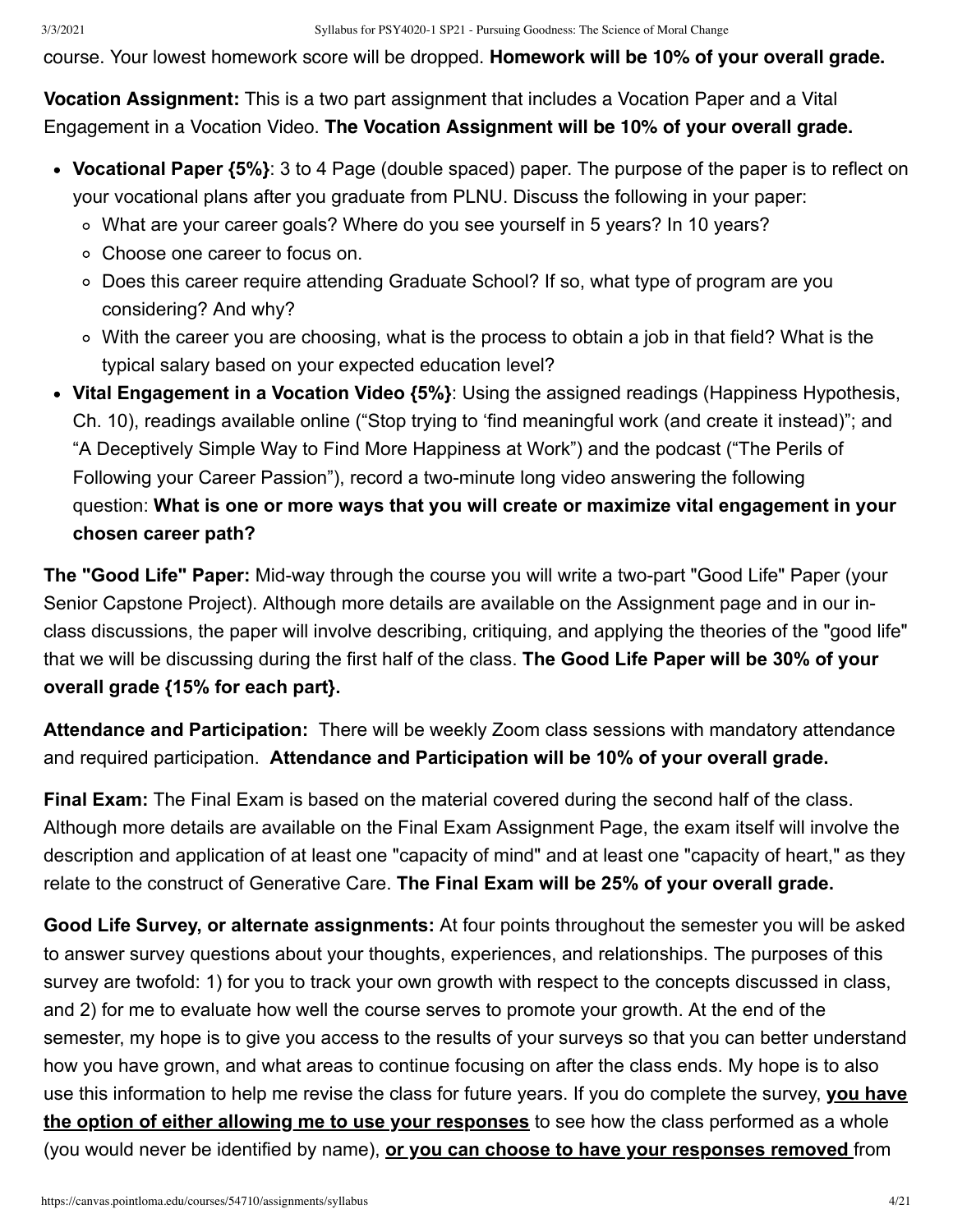the bigger set of data (you would still receive the same feedback on your growth). **However, you are not required to complete these surveys. If you choose NOT to complete the survey, you can instead complete a two page reading response for each survey (for a total of four reading responses throughout the semester)**. If you choose this option, still click on the link to the survey, but indicate on the survey that you are choosing NOT to answer the questions, and you will be taken to the end of the survey. **The four surveys (or alternate assignments) will be worth a total of 5% of your overall grade.**

## **STATE AUTHORIZATION**

State authorization is a formal determination by a state that Point Loma Nazarene University is approved to conduct activities regulated by that state. In certain states outside California, Point Loma Nazarene University is not authorized to enroll online (distance education) students. If a student moves to another state after admission to the program and/or enrollment in an online course, continuation within the program and/or course will depend on whether Point Loma Nazarene University is authorized to offer distance education courses in that state. It is the student's responsibility to notify the institution of any change in his or her physical location. Refer to the map on **State Authorization [\(https://www.pointloma.edu/offices/office-institutional-effectiveness-research/disclosures\)](https://www.pointloma.edu/offices/office-institutional-effectiveness-research/disclosures)** to view which states allow online (distance education) outside of California.

## **INCOMPLETES AND LATE ASSIGNMENTS**

Part of good paper-writing is effective time-management strategies. We could all write better papers if we had unlimited time to do so. However, there are certainly life situations that may prevent you from turning in your paper on time. How to balance these two conflicting issues? In order to provide you with some flexibility, and nevertheless to ensure that all of your papers are evaluated on an "even playing field," I have created a tiered grading system for late work. **If you miss a deadline to turn in a paper, for any reason, you will have until midnight on the next day to turn in the paper for a 5% deduction. After midnight, you then have up to midnight on the following day to turn it in for a 10% deduction. Following that, you will receive a 20% deduction. No papers will be accepted after the date on which the professor sends grades/feedback to the class for that paper.**

## **PLNU COPYRIGHT POLICY**

Point Loma Nazarene University, as a non-profit educational institution, is entitled by law to use materials protected by the US Copyright Act for classroom education. Any use of those materials outside the class may violate the law.

## **PLNU ACADEMIC HONESTY POLICY**

Students should demonstrate academic honesty by doing original work and by giving appropriate credit to the ideas of others. Academic dishonesty is the act of presenting information, ideas, and/or concepts as one's own when in reality they are the results of another person's creativity and effort. A faculty member who believes a situation involving academic dishonesty has been detected may assign a failing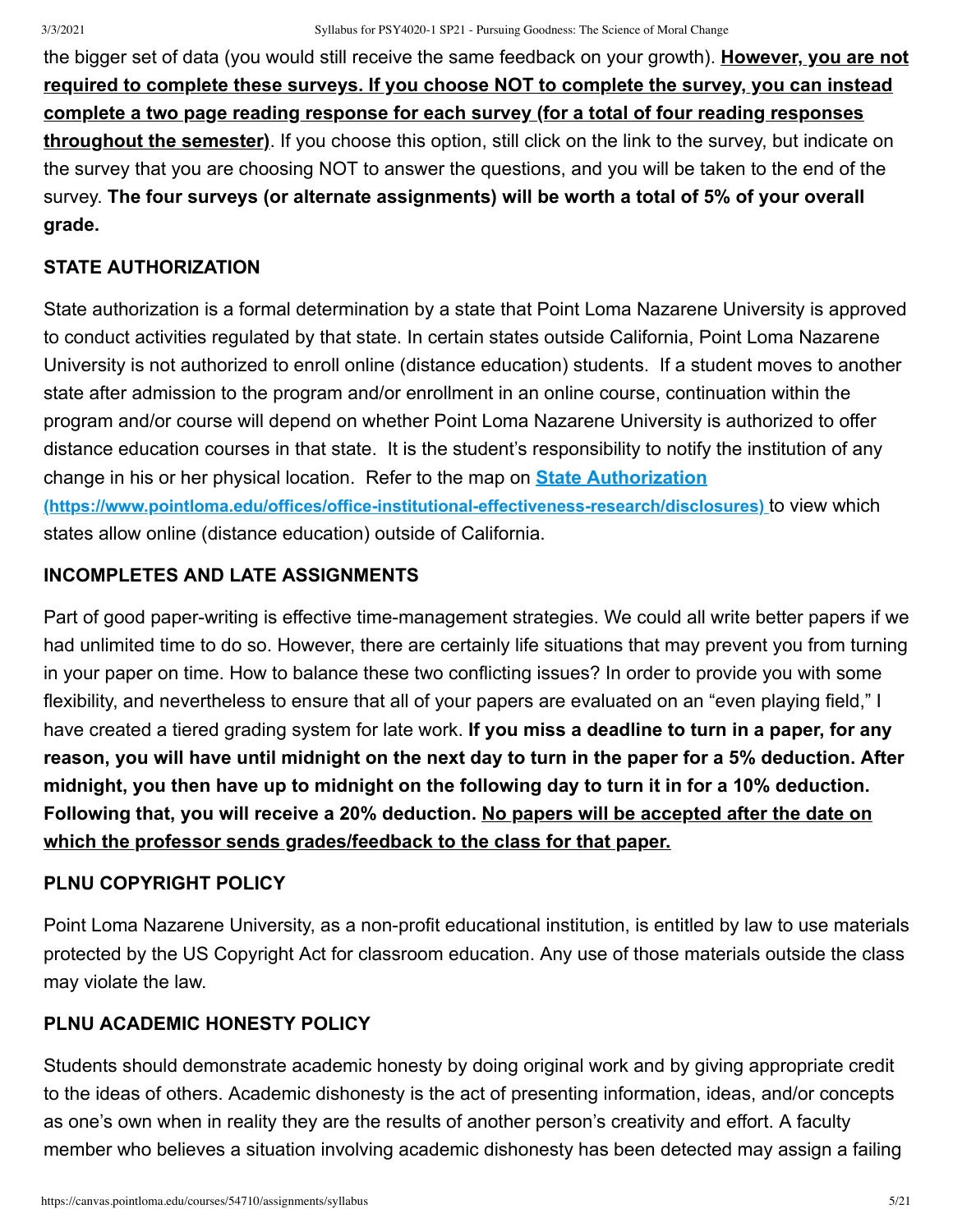grade for that assignment or examination, or, depending on the seriousness of the offense, for the course. Faculty should follow and students may appeal using the procedure in the university Catalog. See **Academic Policies [\(http://catalog.pointloma.edu/content.php?catoid=18&navoid=1278\)](http://catalog.pointloma.edu/content.php?catoid=18&navoid=1278)** for definitions of kinds of academic dishonesty and for further policy information.

## **PLNU ACADEMIC ACCOMMODATIONS POLICY**

While all students are expected to meet the minimum standards for completion of this course as established by the instructor, students with disabilities may require academic adjustments, modifications or auxiliary aids/services. At Point Loma Nazarene University (PLNU), these students are requested to register with the Disability Resource Center (DRC), located in the Bond Academic Center. (**DRC@pointloma.edu [\(https://mail.google.com/mail/?view=cm&fs=1&tf=1&to=DRC@pointloma.edu\)](https://mail.google.com/mail/?view=cm&fs=1&tf=1&to=DRC@pointloma.edu)** or 619-849-2486). The DRC's policies and procedures for assisting such students in the development of an appropriate academic adjustment plan (AP) allows PLNU to comply with Section 504 of the Rehabilitation Act and the Americans with Disabilities Act. Section 504 (a) prohibits discrimination against students with special needs and guarantees all qualified students equal access to and benefits of PLNU programs and activities. After the student files the required documentation, the DRC, in conjunction with the student, will develop an AP to meet that student's specific learning needs. The DRC will thereafter email the student's AP to all faculty who teach courses in which the student is enrolled each semester. The AP must be implemented in all such courses.

If students do not wish to avail themselves of some or all of the elements of their AP in a particular course, it is the responsibility of those students to notify their professor in that course. PLNU highly recommends that DRC students speak with their professors during the first two weeks of each semester about the applicability of their AP in that particular course and/or if they do not desire to take advantage of some or all of the elements of their AP in that course.

## **PLNU ATTENDANCE AND PARTICIPATION POLICY**

Students taking online courses are expected to attend each week of the course. Attendance is defined as participating in an academic activity within the online classroom which includes posting in a graded activity in the course. (Note: Logging into the course does not qualify as participation and will not be counted as meeting the attendance requirement.)

Students who do not attend at least once in any 3 consecutive days will be issued an attendance warning. Students who do not attend at least once in any 7 consecutive days will be dropped from the course retroactive to the last date of recorded attendance.

## **SPIRITUAL CARE**

Please be aware PLNU strives to be a place where you grow as whole persons. To this end, we provide resources for our students to encounter God and grow in their Christian faith.

 If students have questions, a desire to meet with the chaplain or have prayer requests you can contact the **Office of Spiritual Development [\(https://www.pointloma.edu/offices/spiritual-development\)](https://www.pointloma.edu/offices/spiritual-development)**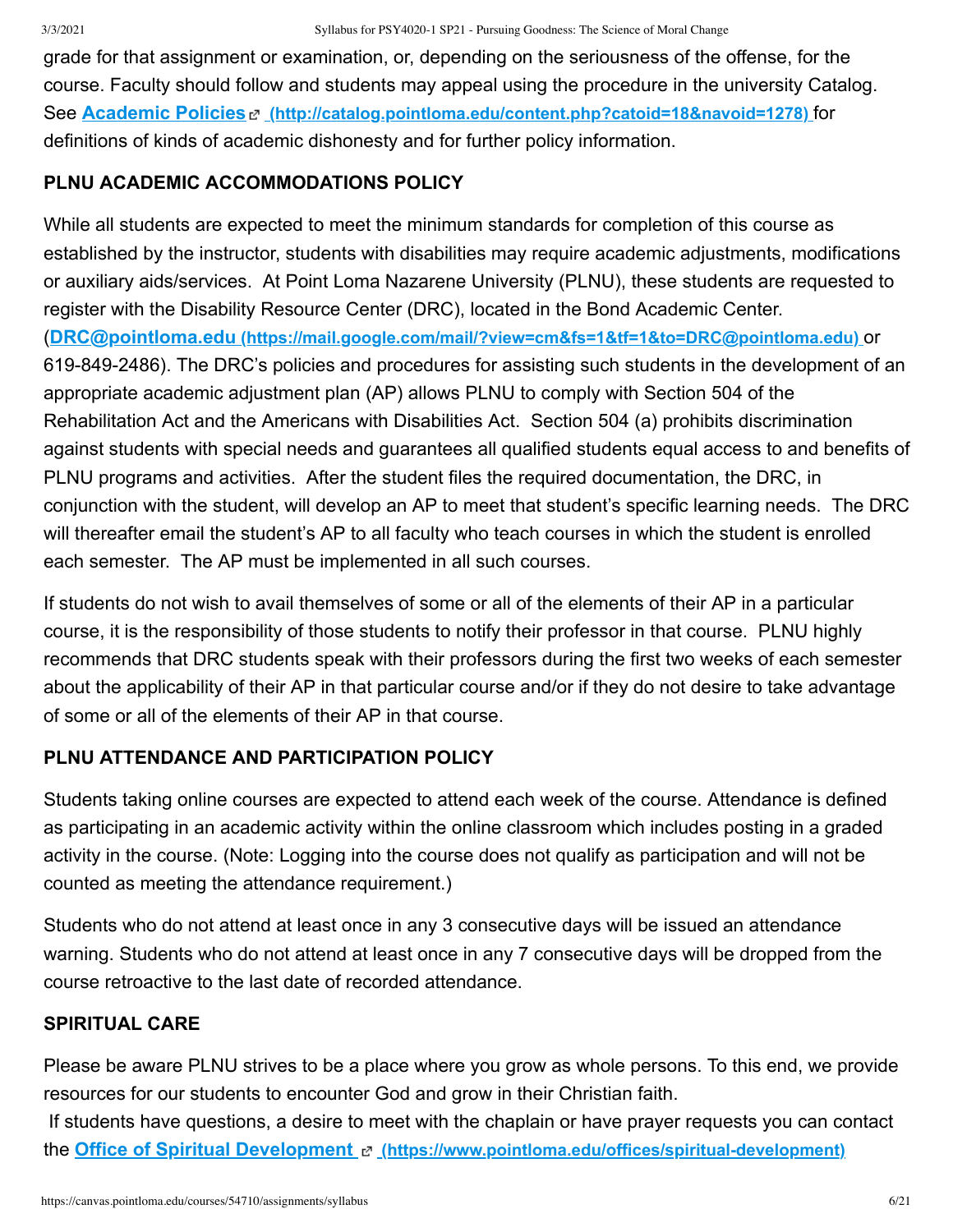## **USE OF TECHNOLOGY**

In order to be successful in the online environment, you'll need to meet the minimum technology and system requirements; please refer to the *[Technology and System Requirements](https://canvas.pointloma.edu/courses/51315/pages/technology-and-system-requirements)* information.

Problems with technology do not relieve you of the responsibility of participating, turning in your assignments, or completing your class work.

## **COURSE SCHEDULE AND ASSIGNMENTS AT-A-GLANCE**

The table below lists our assignments and their due dates. Click on any assignment to review it (once it is "unlocked").

# Course Summary:

| <b>Date</b>     | <b>Details</b>                                                                                                                                                                           | <b>Due</b>     |
|-----------------|------------------------------------------------------------------------------------------------------------------------------------------------------------------------------------------|----------------|
| Mon Mar 1, 2021 | <b>A. WK1 Watch Lectures/Videos</b><br>for Class 1 - Welcome to a Course<br>for the Rest of your Life<br>(https://canvas.pointloma.edu/courses/54710/assignments/602413)                 | due by 11:59pm |
| Tue Mar 2, 2021 | <b>A</b> PSY4020-1 SP21 - Pursuing<br><b>Goodness: The Science of Moral</b><br><b>Change</b><br>(https://canvas.pointloma.edu/calendar?<br>event id=80432&include contexts=course 54710) | 10am to 11am   |
|                 | <u> <i>WK</i> 1   Attendance and</u><br>Participation - Tuesday 10:00-11:45<br>a.m. PST - In-Class/Zoom<br>(https://canvas.pointloma.edu/courses/54710/assignments/602411)               | due by 10am    |
|                 | ■ WK1   Required Reading for<br><b>Thursday Class Meeting (Class 2)</b>                                                                                                                  | to do: 8pm     |
| Wed Mar 3, 2021 | <b>Show" and Write one-paragraph</b><br>response (using Fraterolli reading)<br>(https://canvas.pointloma.edu/courses/54710/assignments/602415)                                           | due by 11:59pm |
|                 | <b>A</b> WK1   Watch Lectures/Videos<br>for Class 2 - Life as Swimming<br><b>Pool or Quest?</b><br>(https://canvas.pointloma.edu/courses/54710/assignments/602414)                       | due by 11:59pm |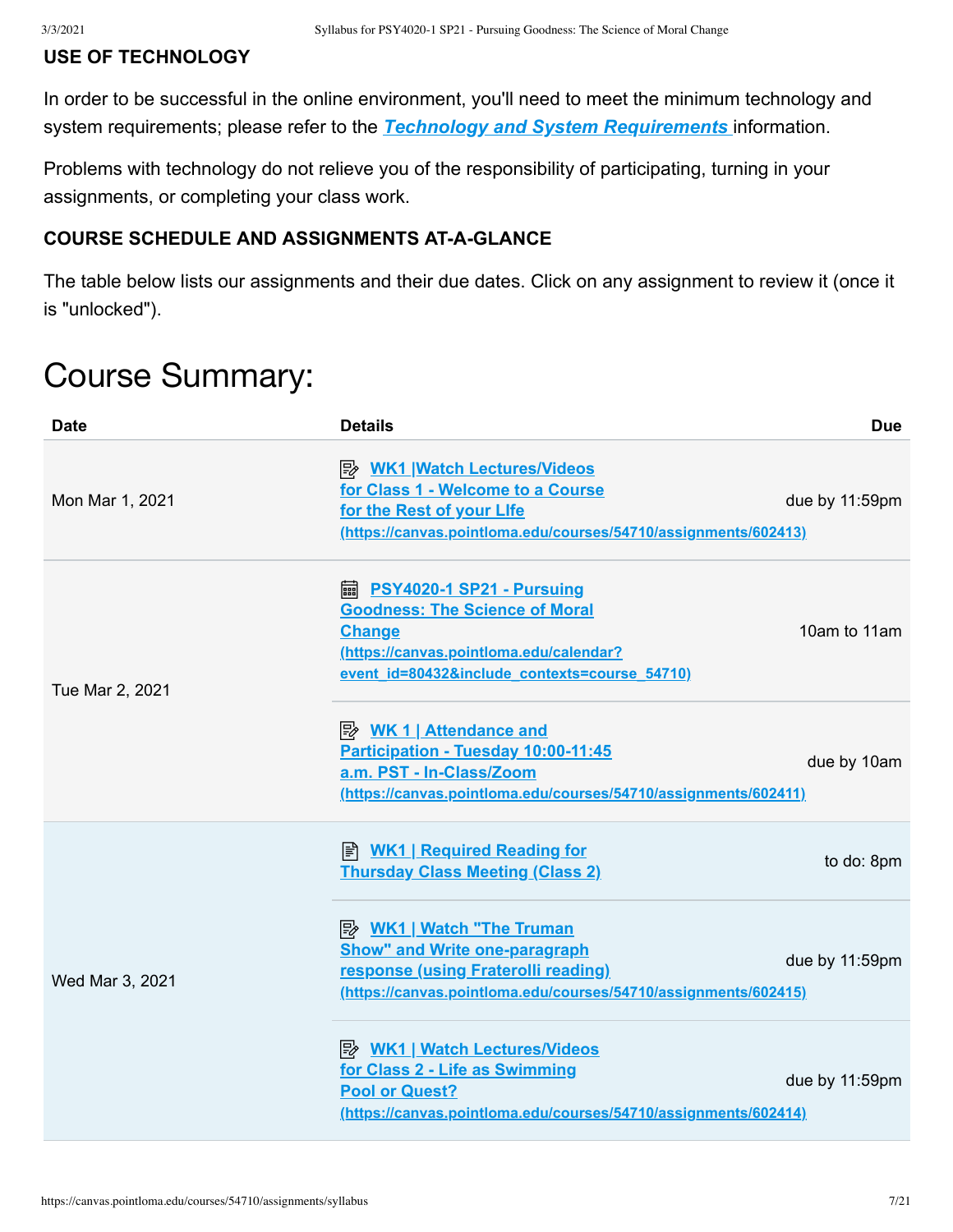| <b>Date</b>      | <b>Details</b>                                                                                                                                                                           | <b>Due</b>     |
|------------------|------------------------------------------------------------------------------------------------------------------------------------------------------------------------------------------|----------------|
|                  | <u> <i>WK</i> 1   Attendance and</u><br>Participation - Thursday 10:00 a.m.<br>- 11:45 a.m. PST - In-Class/Zoom<br>(https://canvas.pointloma.edu/courses/54710/assignments/602410)       | due by 9am     |
| Thu Mar 4, 2021  | <b>■ PSY4020-1 SP21 - Pursuing</b><br><b>Goodness: The Science of Moral</b><br><b>Change</b><br>(https://canvas.pointloma.edu/calendar?<br>event id=80433&include contexts=course 54710) | 10am to 11am   |
| Sat Mar 6, 2021  | <b>WK1 Take Good Life Survey</b><br>零<br>#1<br>(https://canvas.pointloma.edu/courses/54710/assignments/602412)                                                                           | due by 11:59pm |
|                  | <b>E</b> WK2   Required Reading for<br><b>Tuesday Class Meeting (Class 3)</b>                                                                                                            | to do: 8pm     |
| Mon Mar 8, 2021  | <b>B</b> WK2   Watch Lectures/Videos<br>for Class 3 - Searching for the<br>"End" of Existence<br>(https://canvas.pointloma.edu/courses/54710/assignments/602419)                         | due by 11:59pm |
| Tue Mar 9, 2021  | <b>■ PSY4020-1 SP21 - Pursuing</b><br><b>Goodness: The Science of Moral</b><br><b>Change</b><br>(https://canvas.pointloma.edu/calendar?<br>event id=80434&include contexts=course 54710) | 10am to 11am   |
|                  | <b>Attendance and</b><br>Participation - Tuesday 10:00-11:45<br>a.m. PST - In-Class/Zoom<br>(https://canvas.pointloma.edu/courses/54710/assignments/602417)                              | due by 10am    |
| Wed Mar 10, 2021 | ■ WK2   Required Reading for<br><b>Thursday Class Meeting (Class 4)</b>                                                                                                                  | to do: 8pm     |
|                  | <b>B</b> WK 2   Read "The Semplica<br><b>Girl Diaries" and Write a Response</b><br>using Haidt Ch. 5 (Class 4)<br>(https://canvas.pointloma.edu/courses/54710/assignments/602418)        | due by 11:59pm |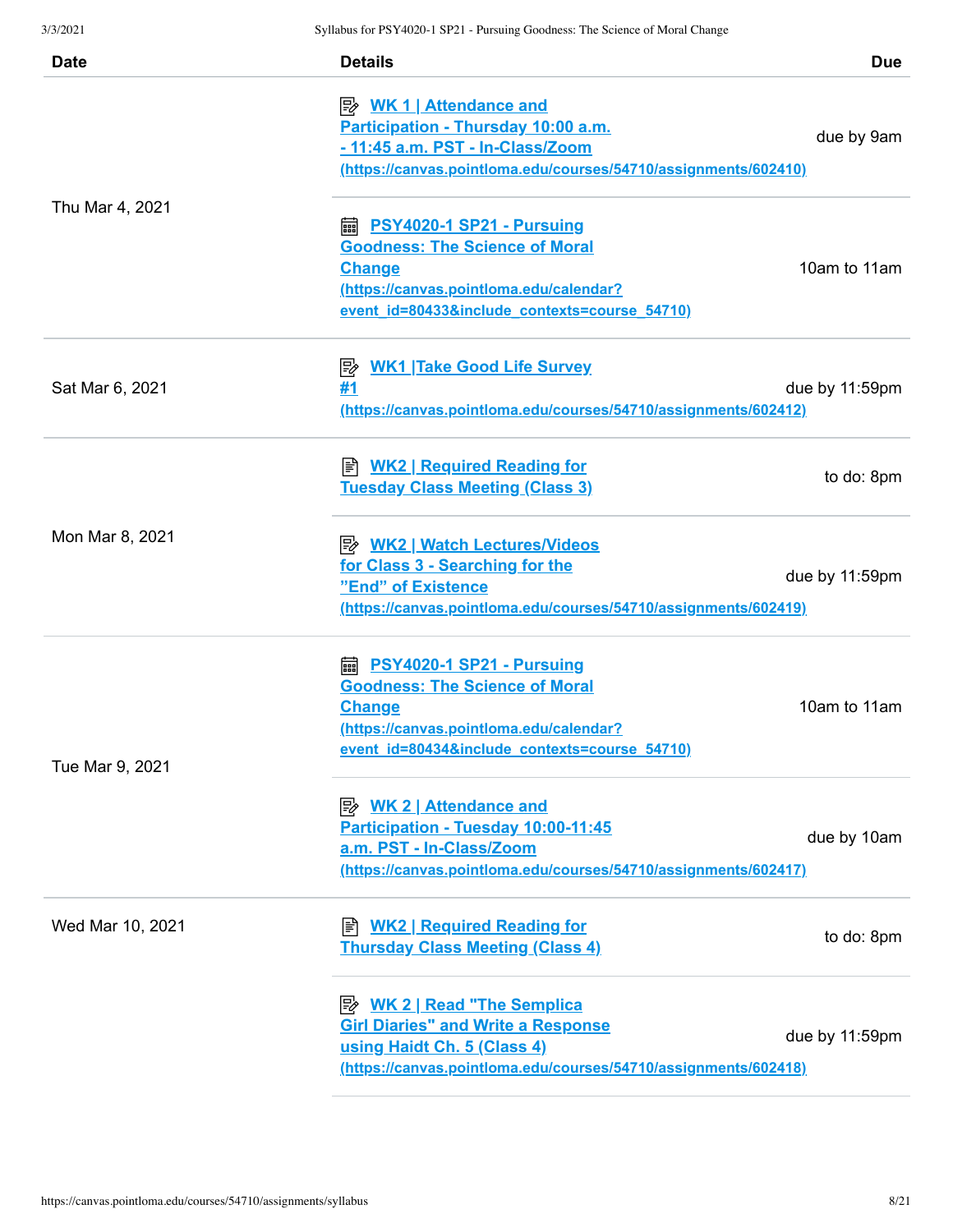| <b>Date</b>      | <b>Details</b>                                                                                                                                                                                   | <b>Due</b>     |
|------------------|--------------------------------------------------------------------------------------------------------------------------------------------------------------------------------------------------|----------------|
|                  | <u>  WK2   Watch Lectures/Videos</u><br>for Class 4 - Five "Goods" of a<br><b>Good Life</b><br>(https://canvas.pointloma.edu/courses/54710/assignments/602420)                                   | due by 11:59pm |
| Thu Mar 11, 2021 | <b>■ PSY4020-1 SP21 - Pursuing</b><br><b>Goodness: The Science of Moral</b><br><b>Change</b><br>(https://canvas.pointloma.edu/calendar?<br>event id=80435&include contexts=course 54710)         | 10am to 11am   |
|                  | <b>Attendance and</b><br>Participation - Thursday 10:00 a.m.<br>- 11:45 a.m. PST - In-Class/Zoom<br>(https://canvas.pointloma.edu/courses/54710/assignments/602416)                              | due by 10am    |
|                  | <b>WK3   Required Reading for</b><br>訚<br><b>Tuesday Class Meeting (Class 5)</b>                                                                                                                 | to do: 8:55pm  |
| Mon Mar 15, 2021 | <b>B</b> WK3   Watch Lectures/Videos<br>for Class 5 - Know thy Elephant<br>(Happiness)<br>(https://canvas.pointloma.edu/courses/54710/assignments/602423)                                        | due by 11:59pm |
| Tue Mar 16, 2021 | https://www.philippedia.org/management.com<br><b>Goodness: The Science of Moral</b><br><b>Change</b><br>(https://canvas.pointloma.edu/calendar?<br>event id=80436&include contexts=course 54710) | 10am to 11am   |
|                  | <u> <i>WK</i> 3   Attendance and</u><br>Participation - Tuesday 10:00-11:45<br>a.m. PST - In-Class/Zoom<br>(https://canvas.pointloma.edu/courses/54710/assignments/602422)                       | due by 10am    |
| Wed Mar 17, 2021 | <b>WK3   Required Reading for</b><br>Ħ<br><b>Thursday Class Meeting (Class 6)</b>                                                                                                                | to do: 8am     |
|                  | the Internet" and respond using<br>Haidt Ch. 6 (Class 6)<br>(https://canvas.pointloma.edu/courses/54710/assignments/602425)                                                                      | due by 11:59pm |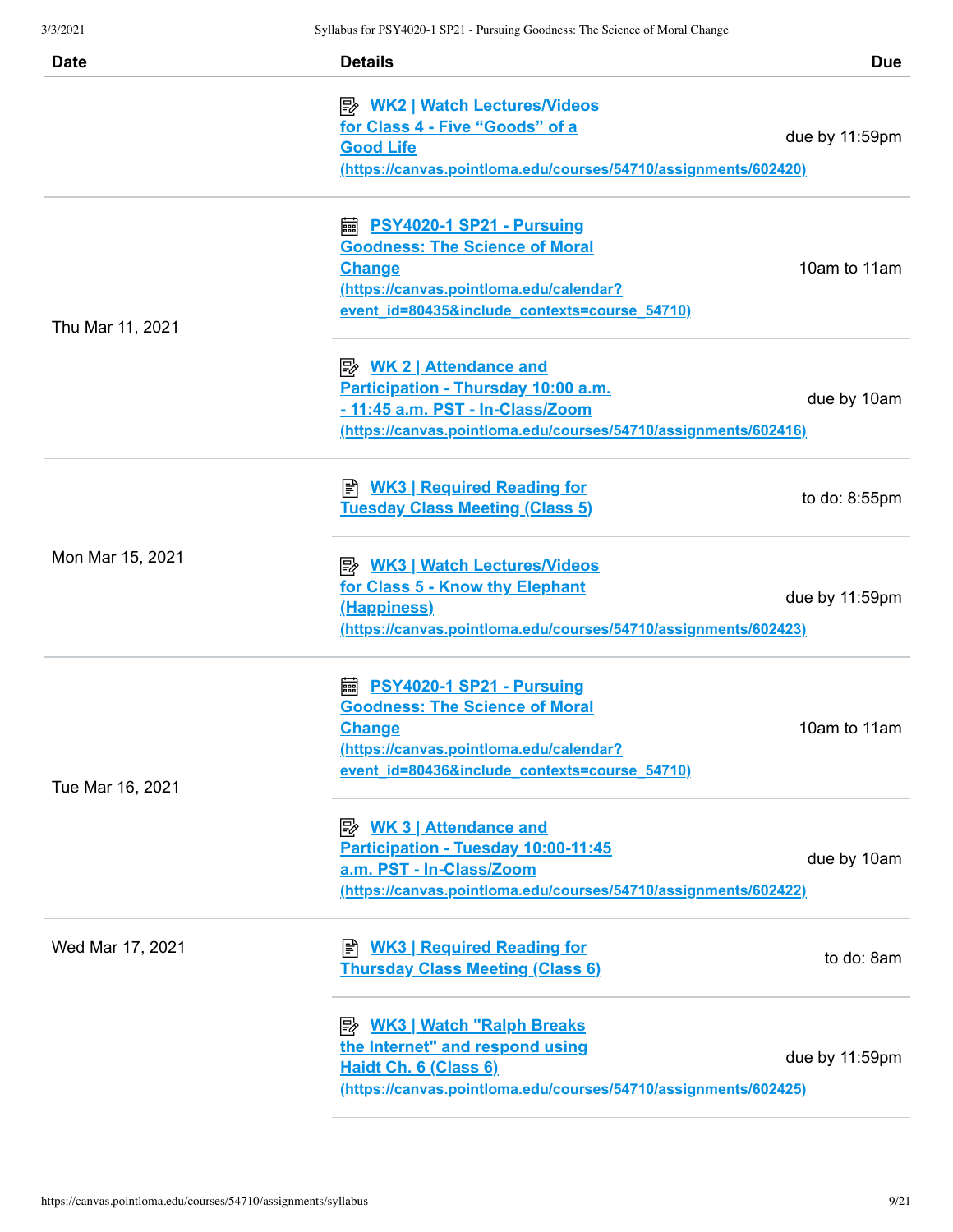| <b>Date</b>      | <b>Details</b>                                                                                                                                                                           | <b>Due</b>     |
|------------------|------------------------------------------------------------------------------------------------------------------------------------------------------------------------------------------|----------------|
|                  | <u>≫ WK 3   Watch Lectures/Videos</u><br>for Class 6 - "Good" Relationships<br>(https://canvas.pointloma.edu/courses/54710/assignments/602424)                                           | due by 11:59pm |
| Thu Mar 18, 2021 | <b>■ PSY4020-1 SP21 - Pursuing</b><br><b>Goodness: The Science of Moral</b><br><b>Change</b><br>(https://canvas.pointloma.edu/calendar?<br>event id=80437&include contexts=course 54710) | 10am to 11am   |
|                  | Participation - Thursday 10:00 a.m.<br>- 11:45 a.m. PST - In-Class/Zoom<br>(https://canvas.pointloma.edu/courses/54710/assignments/602421)                                               | due by 10am    |
|                  | <b>E</b> WK4   Required Reading for<br><b>Tuesday Class Meeting (Class 7)</b>                                                                                                            | to do: 8am     |
| Mon Mar 22, 2021 | for Class 7 - Why We Can't<br><b>Flourish Without Arete</b><br>(https://canvas.pointloma.edu/courses/54710/assignments/602429)                                                           | due by 11:59pm |
| Tue Mar 23, 2021 | <b>■ PSY4020-1 SP21 - Pursuing</b><br><b>Goodness: The Science of Moral</b><br><b>Change</b><br>(https://canvas.pointloma.edu/calendar?<br>event id=80438&include contexts=course 54710) | 10am to 11am   |
|                  | <b>WK 4   Attendance and</b><br>Participation - Tuesday 10:00-11:45<br>a.m. PST - In-Class/Zoom<br>(https://canvas.pointloma.edu/courses/54710/assignments/602427)                       | due by 10am    |
| Wed Mar 24, 2021 | ■ WK4   Required Reading for<br><b>Thursday Class Meeting (Class 8)</b>                                                                                                                  | to do: 8:58am  |
|                  | <b>B</b> WK4   Vocational Paper<br>due by 11:59pm (https://canvas.pointloma.edu/courses/54710/assignments/602428)                                                                        |                |
|                  | for Class 8 - Vital Engagement<br>(https://canvas.pointloma.edu/courses/54710/assignments/602430)                                                                                        | due by 11:59pm |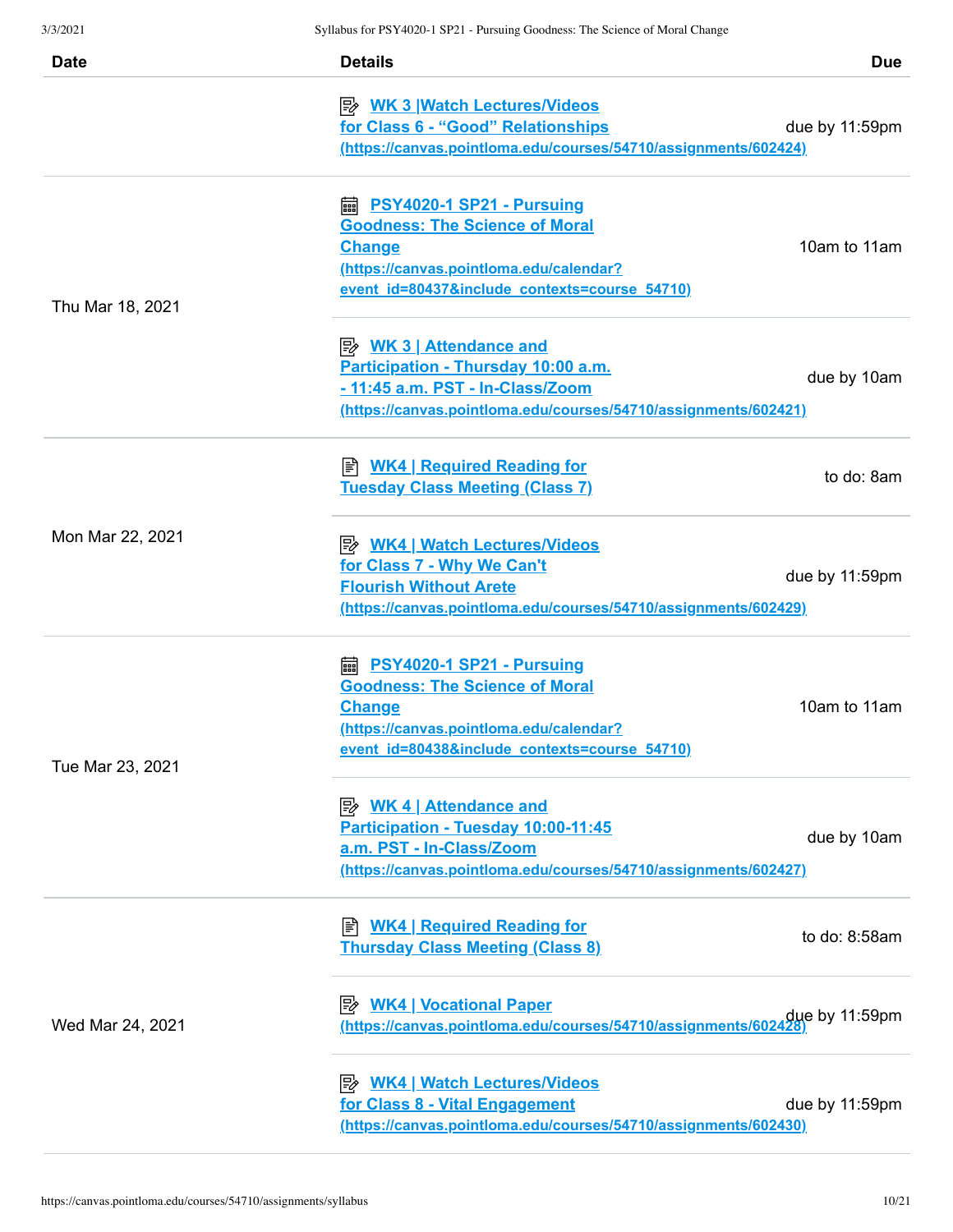| <b>Date</b>              | <b>Details</b>                                                                                                                                                                                                          | <b>Due</b>     |
|--------------------------|-------------------------------------------------------------------------------------------------------------------------------------------------------------------------------------------------------------------------|----------------|
| Thu Mar 25, 2021         | https://www.philippedia.org/models/space.org/models/and/controls/<br><b>Goodness: The Science of Moral</b><br><b>Change</b><br>(https://canvas.pointloma.edu/calendar?<br>event id=80439&include contexts=course 54710) | 10am to 11am   |
|                          | <b>B</b> WK 4   Attendance and<br>Participation - Thursday 10:00 a.m.<br>- 11:45 a.m. PST - In-Class/Zoom<br>(https://canvas.pointloma.edu/courses/54710/assignments/602426)                                            | due by 10am    |
| Sun Mar 28, 2021         | <b>Vocation Video</b><br>(https://canvas.pointloma.edu/courses/54710/assignments/602435)                                                                                                                                | due by 11:59pm |
|                          | B WK5   Required Reading for<br><b>Tuesday Class Meeting (Class 9)</b>                                                                                                                                                  | to do: 8pm     |
| Mon Mar 29, 2021         | for Class 9 - Spirituality for<br>"Goodness Sake" (Part 1)<br>(https://canvas.pointloma.edu/courses/54710/assignments/602437)                                                                                           | due by 11:59pm |
| Tue Mar 30, 2021         | <b>■ PSY4020-1 SP21 - Pursuing</b><br><b>Goodness: The Science of Moral</b><br><b>Change</b><br>(https://canvas.pointloma.edu/calendar?<br>event id=80440&include contexts=course 54710)                                | 10am to 11am   |
| a.m. PST - In-Class/Zoom | Participation - Tuesday 10:00-11:45<br>(https://canvas.pointloma.edu/courses/54710/assignments/602432)                                                                                                                  | due by 10am    |
| Thu Apr 1, 2021          | <b>■ PSY4020-1 SP21 - Pursuing</b><br><b>Goodness: The Science of Moral</b><br><b>Change</b><br>(https://canvas.pointloma.edu/calendar?<br>event id=80441&include contexts=course 54710)                                | 10am to 11am   |
|                          | <b>B</b> ACAT Psychology Senior<br><b>Exam (Extra Credit!)</b><br>(https://canvas.pointloma.edu/courses/54710/assignments/623308)                                                                                       | due by 10am    |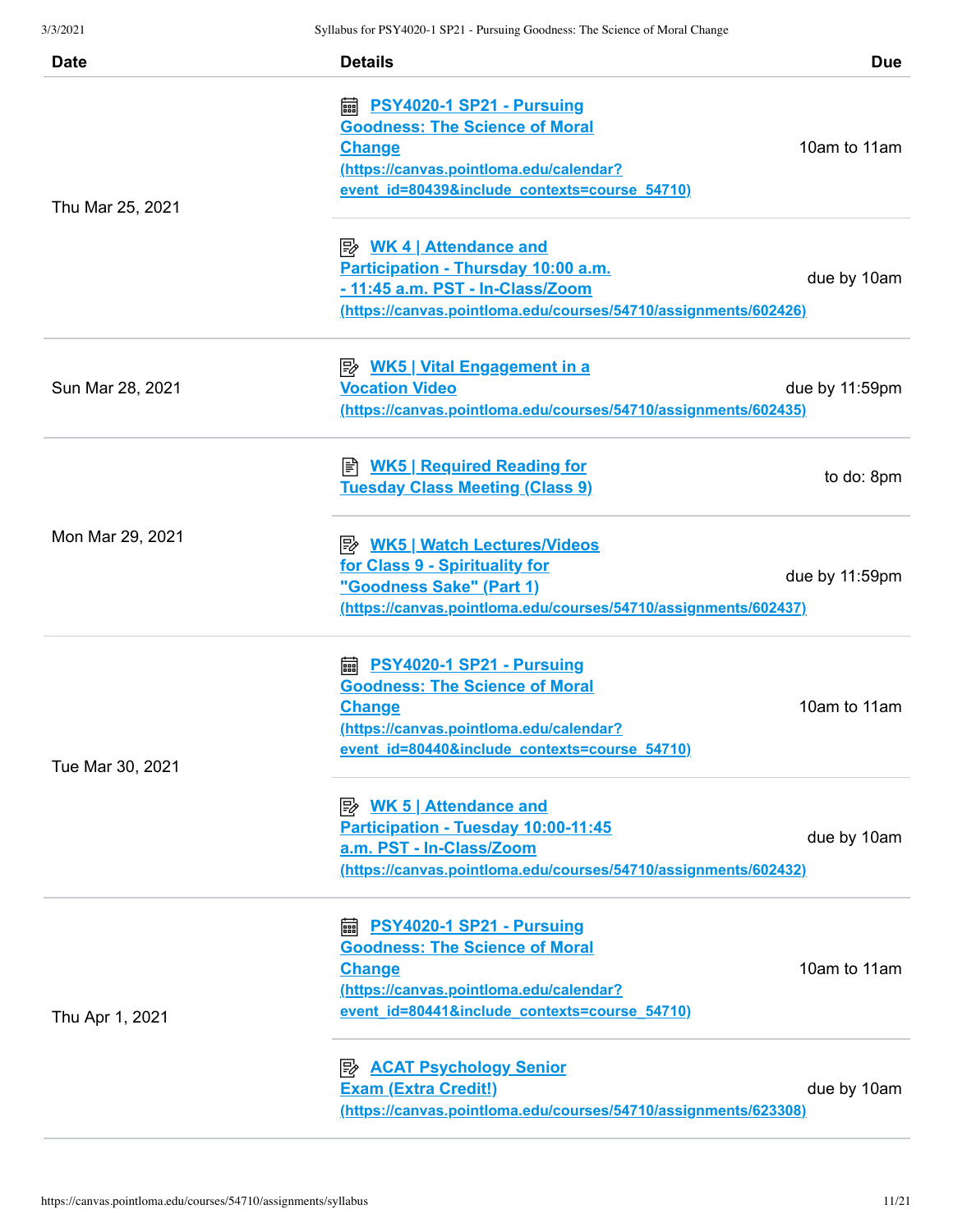| <b>Date</b>     | <b>Details</b>                                                                                                                                                                           | <b>Due</b>     |
|-----------------|------------------------------------------------------------------------------------------------------------------------------------------------------------------------------------------|----------------|
| Sun Apr 4, 2021 | <b>WK6   Take Good Life Survey</b><br>彫<br>#2<br>(https://canvas.pointloma.edu/courses/54710/assignments/602442)                                                                         | due by 11:59pm |
|                 | <b>E</b> WK6   Required Reading for<br><b>Tuesday Class Meeting (Class 10)</b>                                                                                                           | to do: 8:55am  |
| Mon Apr 5, 2021 | <b>B</b> WK 6   Watch Lectures/Videos<br>for Class 10 - Spirituality for<br>"Goodness Sake" (Part 2)<br>(https://canvas.pointloma.edu/courses/54710/assignments/602436)                  | due by 11:59pm |
|                 | (https://canvas.pointloma.edu/courses/54710/assignments/60243                                                                                                                            | due by 11:59pm |
| Tue Apr 6, 2021 | <b>■ PSY4020-1 SP21 - Pursuing</b><br><b>Goodness: The Science of Moral</b><br><b>Change</b><br>(https://canvas.pointloma.edu/calendar?<br>event id=80442&include contexts=course 54710) | 10am to 11am   |
|                 | Participation - Tuesday 10:00-11:45<br>a.m. PST - In-Class/Zoom<br>(https://canvas.pointloma.edu/courses/54710/assignments/602439)                                                       | due by 10am    |
|                 | <b>E</b> WK6   Required Reading for<br><b>Thursday Class Meeting (Class 11)</b>                                                                                                          | to do: 8pm     |
| Wed Apr 7, 2021 | <b>B</b> WK6   Watch Lectures/Videos<br>for Class 11 - Changing for Good -<br><b>The Giving Tree</b><br>(https://canvas.pointloma.edu/courses/54710/assignments/602443)                  | due by 11:59pm |
| Thu Apr 8, 2021 | <b>■ PSY4020-1 SP21 - Pursuing</b><br><b>Goodness: The Science of Moral</b><br><b>Change</b><br>(https://canvas.pointloma.edu/calendar?<br>event id=80443&include contexts=course 54710) | 10am to 11am   |
|                 | Participation - Thursday 10:00 a.m.<br>- 11:45 a.m. PST - In-Class/Zoom<br>(https://canvas.pointloma.edu/courses/54710/assignments/602438)                                               | due by 10am    |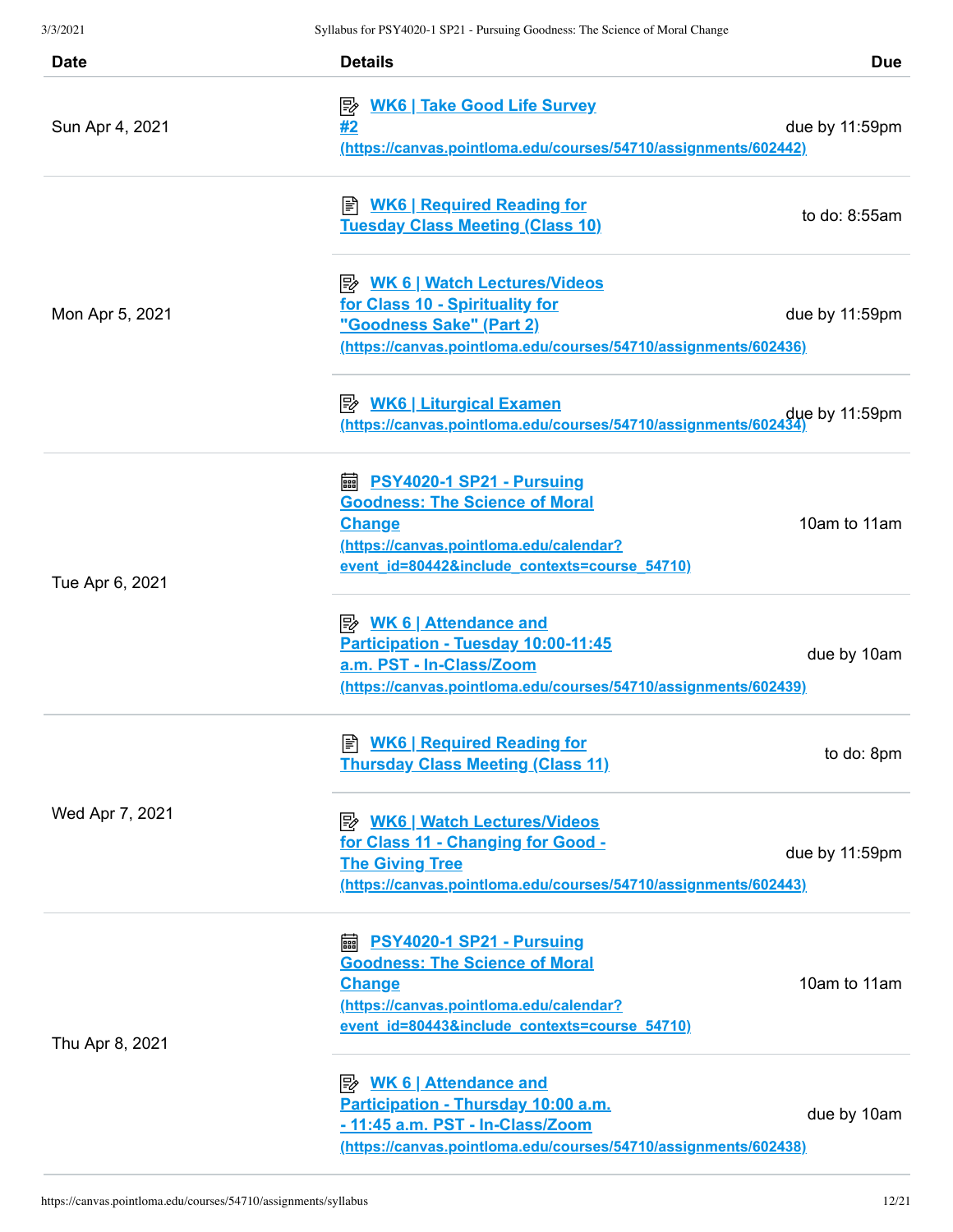| <b>Date</b>      | <b>Details</b>                                                                                                                                                                                                 | <b>Due</b>      |
|------------------|----------------------------------------------------------------------------------------------------------------------------------------------------------------------------------------------------------------|-----------------|
| Sun Apr 11, 2021 | <u>WK6   Good Life Essay #1</u><br>https://canvas.pointloma.edu/courses/54710/assignments/602433)                                                                                                              |                 |
|                  | ≢ <u>WK7   Required Reading for</u><br><b>Tuesday Class Meeting (Class 12)</b>                                                                                                                                 | to do: $8:58am$ |
| Mon Apr 12, 2021 | <b>E</b> WK7   Listen to: The True Hard<br><b>Work of Love (Class 12)</b><br>(https://canvas.pointloma.edu/courses/54710/assignments/602441)                                                                   | due by 11:59pm  |
|                  | P WK7   Watch Lectures/Videos<br>for Class 12 - Love as a Capacity<br>for Mature Giving - Fromm's Virtue<br><b>Model of Generative Care</b><br>(https://canvas.pointloma.edu/courses/54710/assignments/602444) | due by 11:59pm  |
| Tue Apr 13, 2021 | <b>■ PSY4020-1 SP21 - Pursuing</b><br><b>Goodness: The Science of Moral</b><br><b>Change</b><br>(https://canvas.pointloma.edu/calendar?<br>event id=80444&include contexts=course 54710)                       | 10am to 11am    |
|                  | Participation - Tuesday 10:00-11:45<br>a.m. PST - In-Class/Zoom<br>(https://canvas.pointloma.edu/courses/54710/assignments/602446)                                                                             | due by 10am     |
|                  | <b>E</b> WK7   Required Reading for<br><b>Thursday Class Meeting (Class 13)</b>                                                                                                                                | to do: 8pm      |
| Wed Apr 14, 2021 | <b>WK7   Watch Lectures/Videos</b><br>眇<br>for Class 13 - Virtues and the<br><b>Michelangelo Project</b><br>(https://canvas.pointloma.edu/courses/54710/assignments/602447)                                    | due by 11:59pm  |
| Thu Apr 15, 2021 | <b>■ PSY4020-1 SP21 - Pursuing</b><br><b>Goodness: The Science of Moral</b><br><b>Change</b><br>(https://canvas.pointloma.edu/calendar?<br>event id=80445&include contexts=course 54710)                       | 10am to 11am    |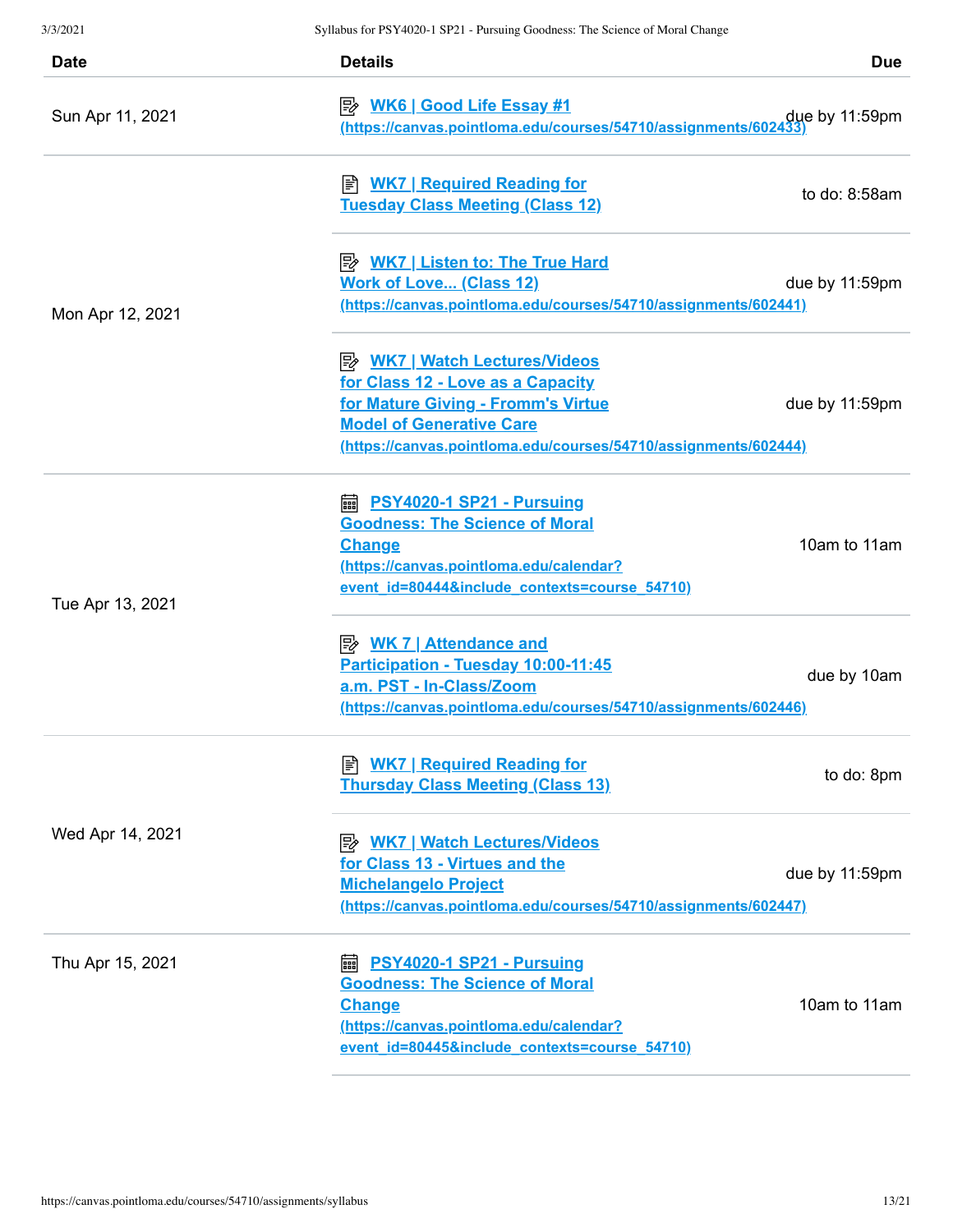| Date             | <b>Details</b>                                                                                                                                                                           | <b>Due</b>     |
|------------------|------------------------------------------------------------------------------------------------------------------------------------------------------------------------------------------|----------------|
|                  | <u>≫ WK 7   Attendance and</u><br>Participation - Thursday 10:00 a.m.<br>- 11:45 a.m. PST - In-Class/Zoom<br>(https://canvas.pointloma.edu/courses/54710/assignments/602445)             | due by 10am    |
| Sun Apr 18, 2021 | due by 11:59pm<br>https://canvas.pointloma.edu/courses/54710/assignments/602440)                                                                                                         |                |
|                  | <b>WK8   Required Reading for</b><br><b>Tuesday Class Meeting (Class 14)</b>                                                                                                             | to do: 8:58am  |
| Mon Apr 19, 2021 | <u>  WK8   Watch Lectures/Videos</u><br>for Class 14 - Triune Ethics Theory<br>and the Virtues of Generative Care<br>(https://canvas.pointloma.edu/courses/54710/assignments/602448)     | due by 11:59pm |
| Tue Apr 20, 2021 | <b>A</b> PSY4020-1 SP21 - Pursuing<br><b>Goodness: The Science of Moral</b><br><b>Change</b><br>(https://canvas.pointloma.edu/calendar?<br>event id=80446&include contexts=course 54710) | 10am to 11am   |
|                  | <b>B</b> WK 8   Attendance and<br>Participation - Tuesday 10:00-11:45<br>a.m. PST - In-Class/Zoom<br>(https://canvas.pointloma.edu/courses/54710/assignments/602450)                     | due by 10am    |
|                  | <b>E</b> WK8   Required Reading for<br><b>Thursday Class Meeting (Class 15)</b>                                                                                                          | to do: 8pm     |
| Wed Apr 21, 2021 | <b>Homework (Class 15)</b><br>(https://canvas.pointloma.edu/courses/54710/assignments/602451)                                                                                            | due by 11:59pm |
|                  | <u>  WK8   Watch Lectures/Videos</u><br>for Class 15 - Self-Compassion<br>(https://canvas.pointloma.edu/courses/54710/assignments/602452)                                                | due by 11:59pm |
| Thu Apr 22, 2021 | <b>■ PSY4020-1 SP21 - Pursuing</b><br><b>Goodness: The Science of Moral</b><br><b>Change</b><br>(https://canvas.pointloma.edu/calendar?<br>event id=80447&include contexts=course 54710) | 10am to 11am   |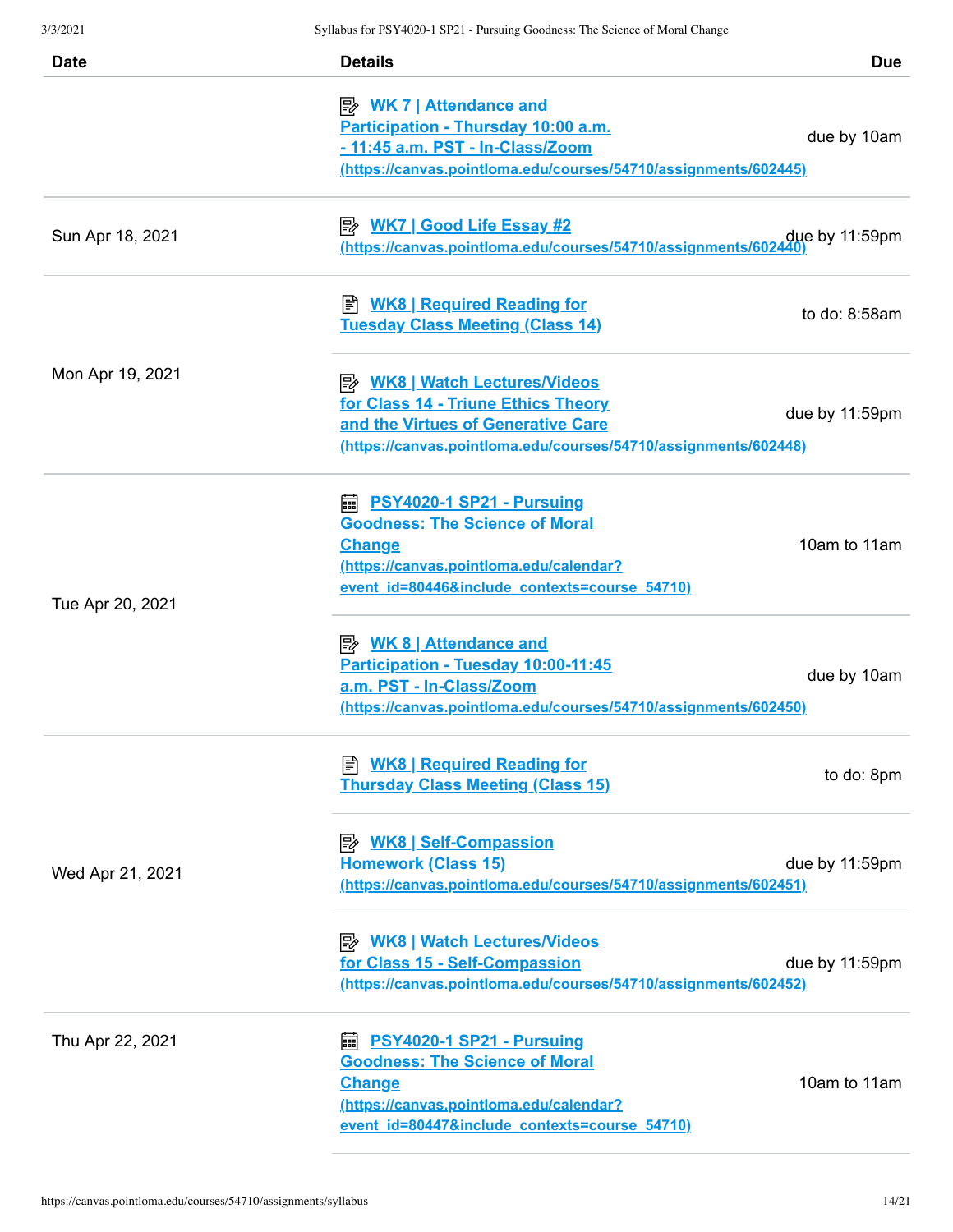| <b>Date</b>      | <b>Details</b>                                                                                                                                                                              | <b>Due</b>     |
|------------------|---------------------------------------------------------------------------------------------------------------------------------------------------------------------------------------------|----------------|
|                  | Participation - Thursday 10:00 a.m.<br>- 11:45 a.m. PST - In-Class/Zoom<br>(https://canvas.pointloma.edu/courses/54710/assignments/602449)                                                  | due by 10am    |
|                  | <b>E</b> WK9   Required Reading for<br><b>Tuesday Class Meeting (Class 16)</b>                                                                                                              | to do: 8:45am  |
| Mon Apr 26, 2021 | on Class 16 - The Shadow<br>(https://canvas.pointloma.edu/courses/54710/assignments/602453)                                                                                                 | due by 11:59pm |
| Tue Apr 27, 2021 | <b>■ PSY4020-1 SP21 - Pursuing</b><br><b>Goodness: The Science of Moral</b><br><b>Change</b><br>(https://canvas.pointloma.edu/calendar?<br>event id=80448&include contexts=course 54710)    | 10am to 11am   |
|                  | Participation - Tuesday 10:00-11:45<br>a.m. PST - In-Class/Zoom<br>(https://canvas.pointloma.edu/courses/54710/assignments/602455)                                                          | due by 10am    |
| Wed Apr 28, 2021 | ≢ <u>WK9   Required Reading for</u><br><b>Thursday Class Meeting (Class 17)</b>                                                                                                             | to do: 8pm     |
| Thu Apr 29, 2021 | <b>edge PSY4020-1 SP21 - Pursuing</b><br><b>Goodness: The Science of Moral</b><br><b>Change</b><br>(https://canvas.pointloma.edu/calendar?<br>event_id=80449&include_contexts=course_54710) | 10am to 11am   |
|                  | <b>Attendance and</b><br>Participation - Thursday 10:00 a.m.<br>- 11:45 a.m. PST - In-Class/Zoom<br>(https://canvas.pointloma.edu/courses/54710/assignments/602431)                         | due by 10am    |
|                  | <b>E</b> Wk9   Required Reading For<br><b>Tuesday Class Meeting Class 17</b>                                                                                                                | to do: 8pm     |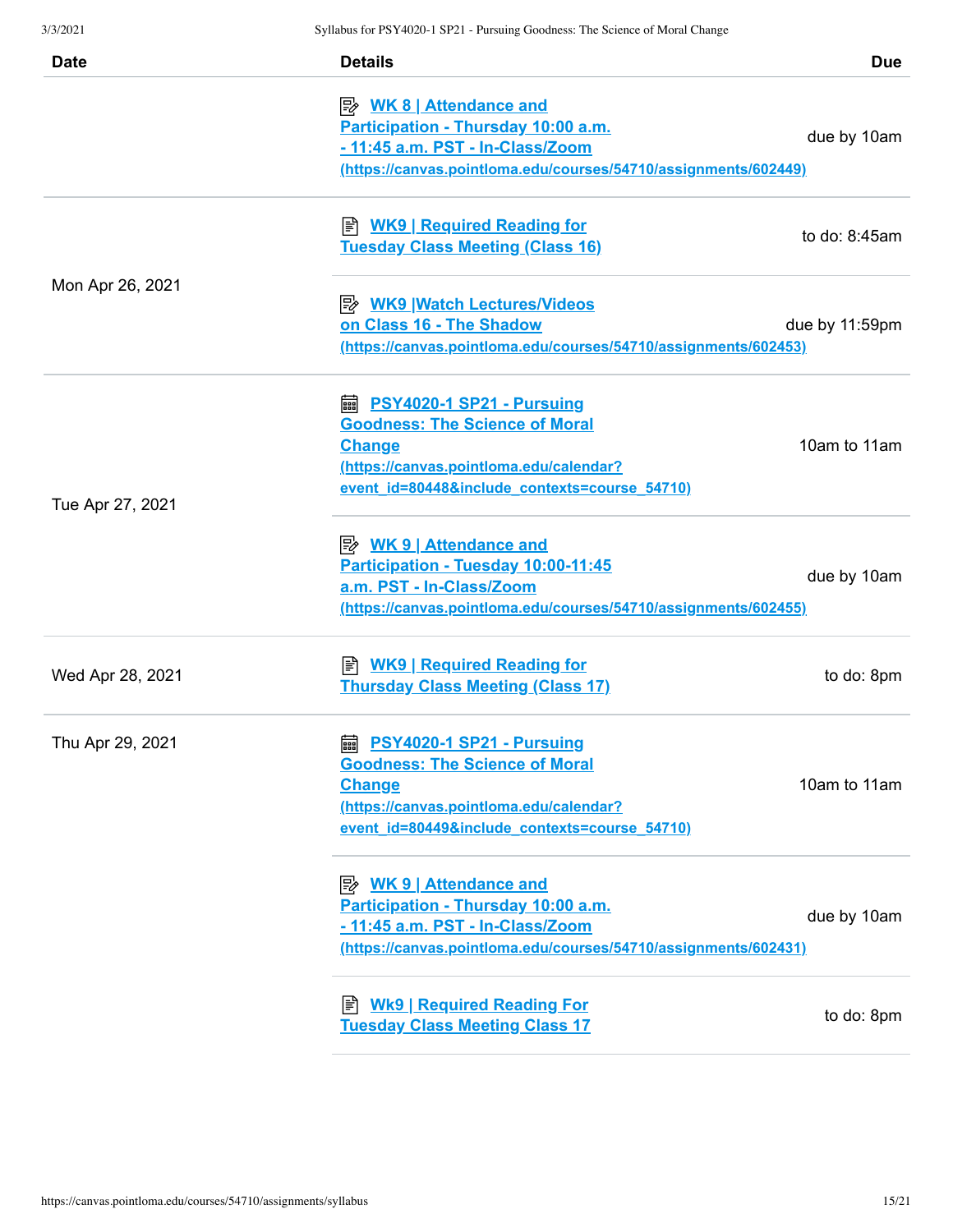| <b>Date</b>     | <b>Details</b>                                                                                                                                                                             | <b>Due</b>     |
|-----------------|--------------------------------------------------------------------------------------------------------------------------------------------------------------------------------------------|----------------|
|                 | "The Ruthless Elimination of<br><b>Hurry" and Respond Using Siegel,</b><br><b>Nouwen, and Smith</b><br>(https://canvas.pointloma.edu/courses/54710/assignments/602456)                     | due by 11:59pm |
|                 | <b>E</b> WK9 Watch Lectures/Videos<br>on Class 17 - Mindfulness<br>(https://canvas.pointloma.edu/courses/54710/assignments/602458)                                                         | due by 11:59pm |
| Sun May 2, 2021 | <b>E</b> MK10 Take Good Life Survey<br>#3<br>(https://canvas.pointloma.edu/courses/54710/assignments/602457)                                                                               | due by 11:59pm |
|                 | B WK10   Required Reading for<br><b>Tuesday Class Meeting (Class 18)</b>                                                                                                                   | to do: 8:58am  |
| Mon May 3, 2021 | <b>A</b> WK10 Watch Lectures/Videos<br>on Class 18 - Mindfulness,<br><b>Empathy, and Compassion</b><br>(https://canvas.pointloma.edu/courses/54710/assignments/602459)                     | due by 11:59pm |
| Tue May 4, 2021 | <b>edge PSY4020-1 SP21 - Pursuing</b><br><b>Goodness: The Science of Moral</b><br><b>Change</b><br>https://canvas.pointloma.edu/calendar?<br>event id=80450&include contexts=course 54710) | 10am to 11am   |
|                 | <u> <i>WK</i> 10   Attendance and</u><br>Participation - Tuesday 10:00-11:45<br>a.m. PST - In-Class/Zoom<br>(https://canvas.pointloma.edu/courses/54710/assignments/602392)                | due by 10am    |
| Wed May 5, 2021 | B WK10   Required Reading for<br><b>Thursday Class Meeting (Class 19)</b>                                                                                                                  | to do: 8pm     |
|                 | <b>A</b> WK10   Watch Lectures/Videos<br>on Class 19 - Empathy<br>(https://canvas.pointloma.edu/courses/54710/assignments/602393)                                                          | due by 11:59pm |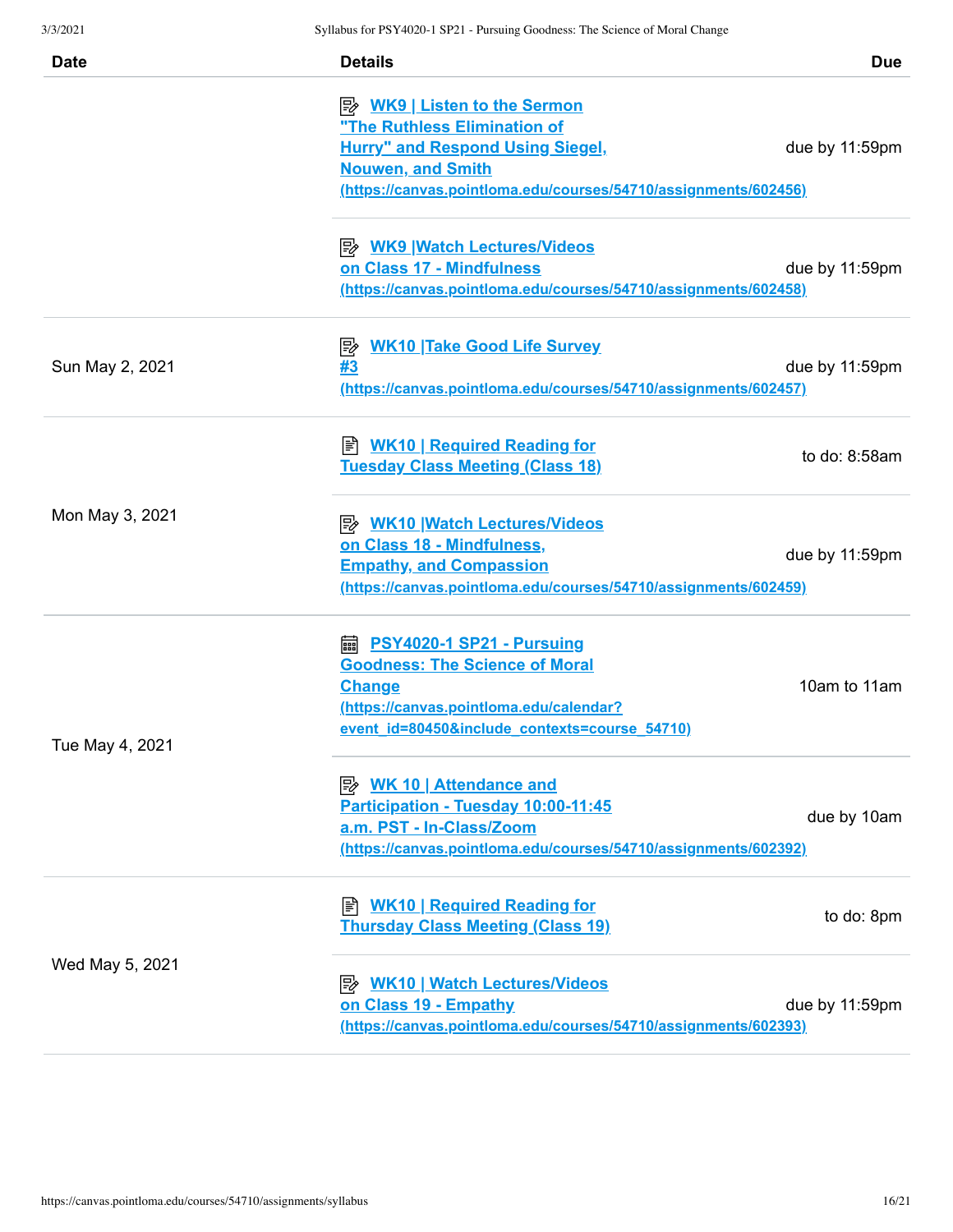| <b>Date</b>      | <b>Details</b>                                                                                                                                                                           | <b>Due</b>     |
|------------------|------------------------------------------------------------------------------------------------------------------------------------------------------------------------------------------|----------------|
| Thu May 6, 2021  | <b>■ PSY4020-1 SP21 - Pursuing</b><br><b>Goodness: The Science of Moral</b><br><b>Change</b><br>(https://canvas.pointloma.edu/calendar?<br>event id=80451&include contexts=course 54710) | 10am to 11am   |
|                  | <u> <i>WK</i> 10   Attendance and</u><br>Participation - Thursday 10:00 a.m.<br>- 11:45 a.m. PST - In-Class/Zoom<br>(https://canvas.pointloma.edu/courses/54710/assignments/602391)      | due by 10am    |
|                  | ≢ <u>WK11   Required Reading for</u><br><b>Tuesday Class Meeting (Class 20)</b>                                                                                                          | to do: 8:58am  |
| Mon May 10, 2021 | <b>A</b> WK11   Watch Lectures/Videos<br>on Class 20 - Compasssion<br>(https://canvas.pointloma.edu/courses/54710/assignments/602394)                                                    | due by 11:59pm |
| Tue May 11, 2021 | <b>■ PSY4020-1 SP21 - Pursuing</b><br><b>Goodness: The Science of Moral</b><br><b>Change</b><br>(https://canvas.pointloma.edu/calendar?<br>event id=80452&include contexts=course 54710) | 10am to 11am   |
|                  | <u> <i>WK</i> 11   Attendance and</u><br>Participation - Tuesday 10:00-11:45<br>a.m. PST - In-Class/Zoom<br>(https://canvas.pointloma.edu/courses/54710/assignments/602396)              | due by 10am    |
|                  | ■ WK11   Required Reading for<br><b>Thursday Class Meeting (Class 21)</b>                                                                                                                | to do: 8pm     |
| Wed May 12, 2021 | <b>B</b> WK11   Watch Lectures/Videos<br>on Class 21 - Developing Trust<br>(https://canvas.pointloma.edu/courses/54710/assignments/602397)                                               | due by 11:59pm |
| Thu May 13, 2021 | PSY4020-1 SP21 - Pursuing<br>酾<br><b>Goodness: The Science of Moral</b><br><b>Change</b><br>(https://canvas.pointloma.edu/calendar?<br>event id=80453&include contexts=course 54710)     | 10am to 11am   |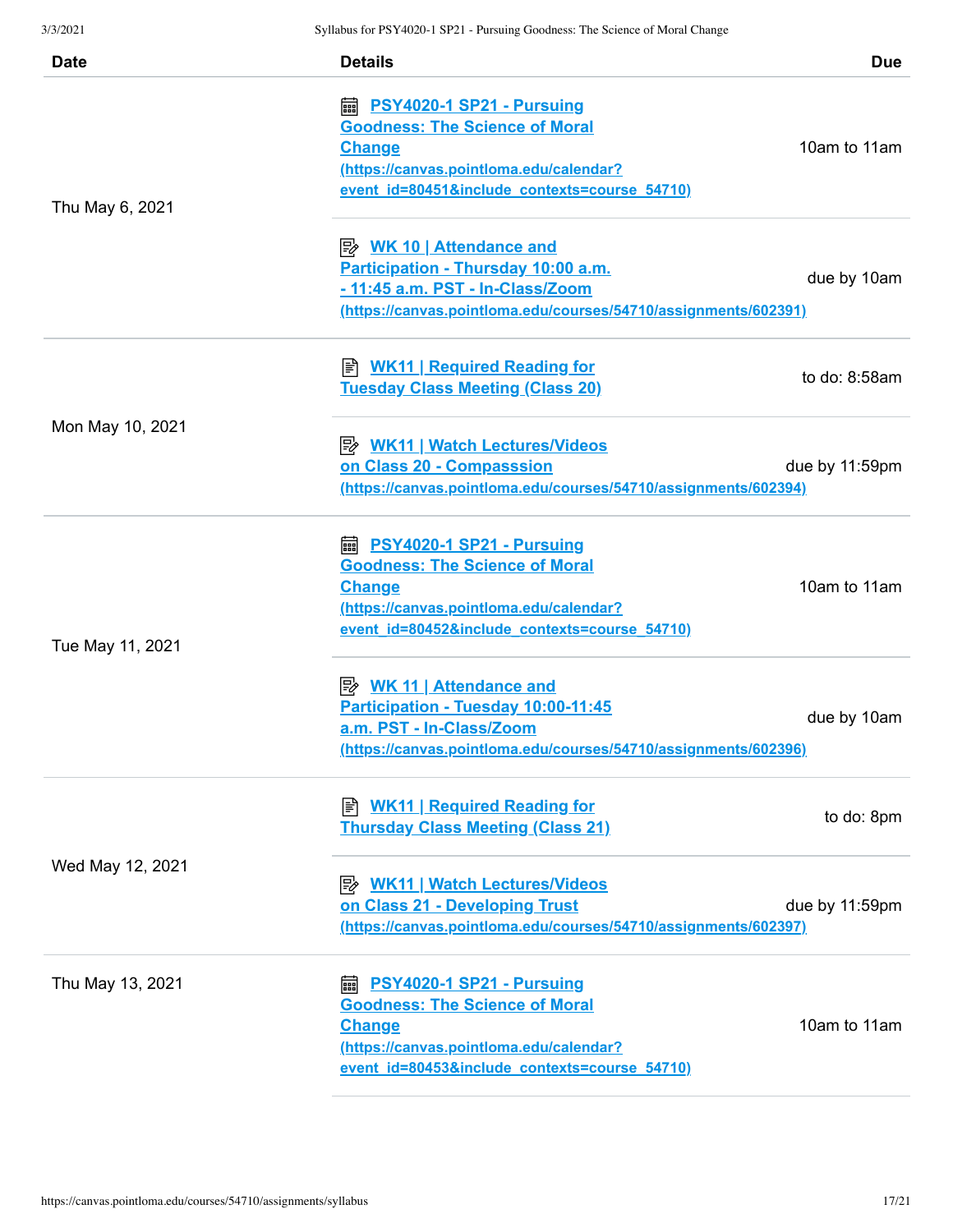| <b>Date</b>      | <b>Details</b>                                                                                                                                                                           | <b>Due</b>     |
|------------------|------------------------------------------------------------------------------------------------------------------------------------------------------------------------------------------|----------------|
|                  | <u>≫ WK 11   Attendance and</u><br>Participation - Thursday 10:00 a.m.<br>- 11:45 a.m. PST - In-Class/Zoom<br>(https://canvas.pointloma.edu/courses/54710/assignments/602395)            | due by 10am    |
|                  | <b>E</b> WK12   Required Reading for<br><b>Tuesday Class Meeting (Class 22)</b>                                                                                                          | to do: 8pm     |
| Mon May 17, 2021 | <b>Write a Response (Class 22)</b><br><u>(https://canvas.pointloma.edu/courses/54710/assignments/602399)</u>                                                                             | due by 11:59pm |
|                  | <u>WK12   Watch Lectures/Videos</u><br>on Class 22 - How we Learn to<br><b>Trust/Mistrust</b><br>(https://canvas.pointloma.edu/courses/54710/assignments/602398)                         | due by 11:59pm |
| Tue May 18, 2021 | <b>A</b> PSY4020-1 SP21 - Pursuing<br><b>Goodness: The Science of Moral</b><br><b>Change</b><br>(https://canvas.pointloma.edu/calendar?<br>event id=80454&include contexts=course 54710) | 10am to 11am   |
|                  | Participation - Tuesday 10:00-11:45<br>a.m. PST - In-Class/Zoom<br>(https://canvas.pointloma.edu/courses/54710/assignments/602401)                                                       | due by 10am    |
| Wed May 19, 2021 | B WK12   Required Reading for<br><b>Thursday Class Meeting (Class 23)</b>                                                                                                                | to do: 8pm     |
|                  | <b>B</b> WK12   Watch Lectures/Videos<br>on Class 23 - Gratitude<br>(https://canvas.pointloma.edu/courses/54710/assignments/602402)                                                      | due by 11:59pm |
| Thu May 20, 2021 | <b>■ PSY4020-1 SP21 - Pursuing</b><br><b>Goodness: The Science of Moral</b><br><b>Change</b><br>(https://canvas.pointloma.edu/calendar?<br>event id=80455&include contexts=course 54710) | 10am to 11am   |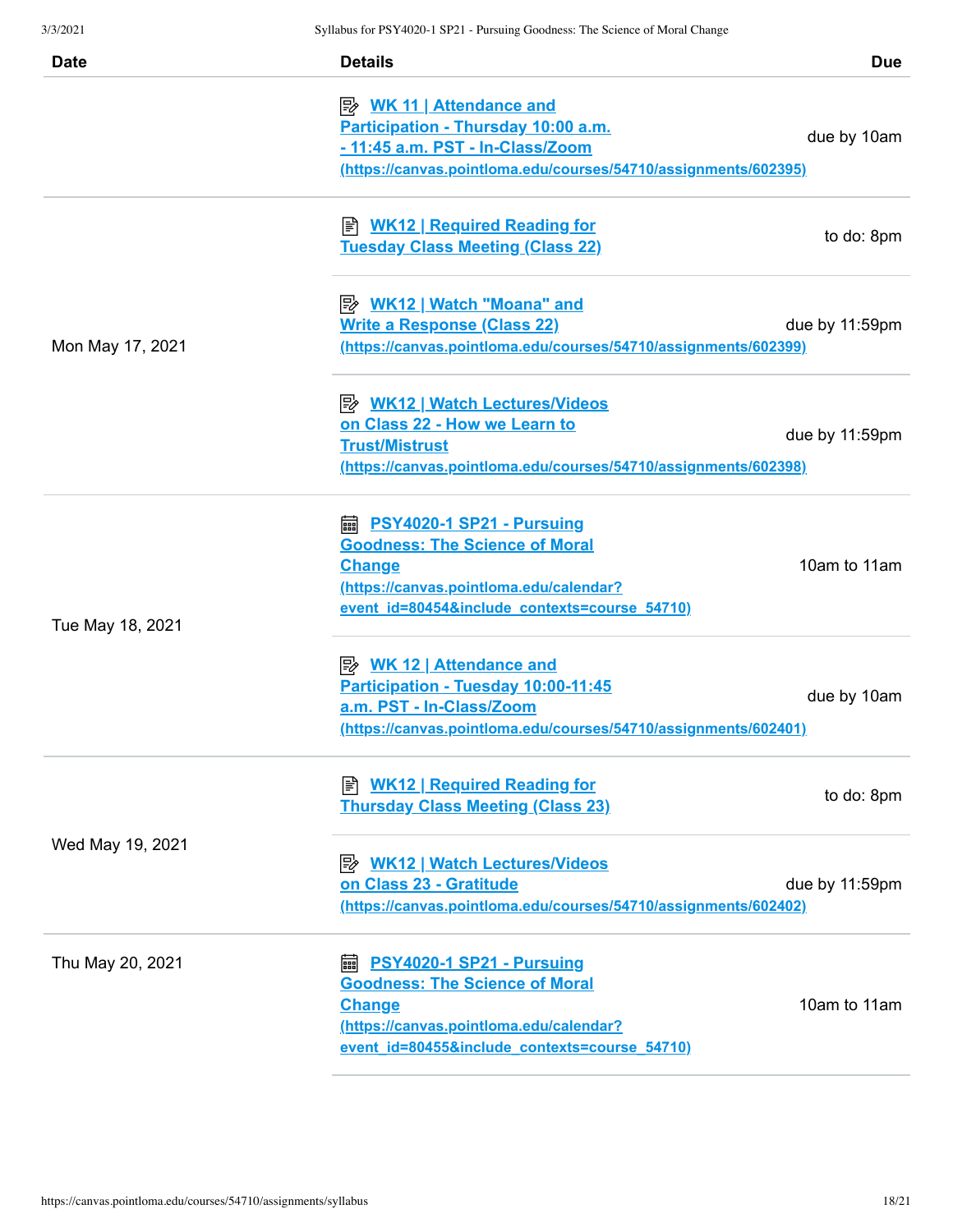| <b>Date</b>      | <b>Details</b>                                                                                                                                                                           | <b>Due</b>     |
|------------------|------------------------------------------------------------------------------------------------------------------------------------------------------------------------------------------|----------------|
|                  | <u>WK 12   Attendance and</u><br>Participation - Thursday 10:00 a.m.<br>- 11:45 a.m. PST - In-Class/Zoom<br>(https://canvas.pointloma.edu/courses/54710/assignments/602400)              | due by 10am    |
| Mon May 24, 2021 | B WK13   Required Reading for<br><b>Tuesday Class Meeting (Class 24)</b>                                                                                                                 | to do: 8pm     |
|                  | <b>B</b> WK13   Watch Lectures/Videos<br>on Class 24 - Cultivating Gratitude<br>(https://canvas.pointloma.edu/courses/54710/assignments/602403)                                          | due by 11:59pm |
| Tue May 25, 2021 | ■ PSY4020-1 SP21 - Pursuing<br><b>Goodness: The Science of Moral</b><br><b>Change</b><br>(https://canvas.pointloma.edu/calendar?<br>event id=80456&include contexts=course 54710)        | 10am to 11am   |
|                  | <u> <i>WK</i> 13   Attendance and</u><br>Participation - Tuesday 10:00-11:45<br>a.m. PST - In-Class/Zoom<br>(https://canvas.pointloma.edu/courses/54710/assignments/602405)              | due by 10am    |
| Wed May 26, 2021 | <b>E</b> WK13   Required Reading for<br><b>Thursday Class Meeting (Class 25)</b>                                                                                                         | to do: 8pm     |
|                  | <b>B</b> WK13   Watch Lectures/Videos<br>on Class 25 - Forgiveness<br>(https://canvas.pointloma.edu/courses/54710/assignments/602406)                                                    | due by 11:59pm |
| Thu May 27, 2021 | Participation - Thursday 10:00 a.m.<br>- 11:45 a.m. PST - In-Class/Zoom<br>(https://canvas.pointloma.edu/courses/54710/assignments/602404)                                               | due by 9am     |
|                  | <b>■ PSY4020-1 SP21 - Pursuing</b><br><b>Goodness: The Science of Moral</b><br><b>Change</b><br>(https://canvas.pointloma.edu/calendar?<br>event id=80457&include contexts=course 54710) | 10am to 11am   |
| Sun May 30, 2021 | <b>Take Good Life Survey #4</b><br>⊯<br>due by 11:59pm (https://canvas.pointloma.edu/courses/54710/assignments/602390)                                                                   |                |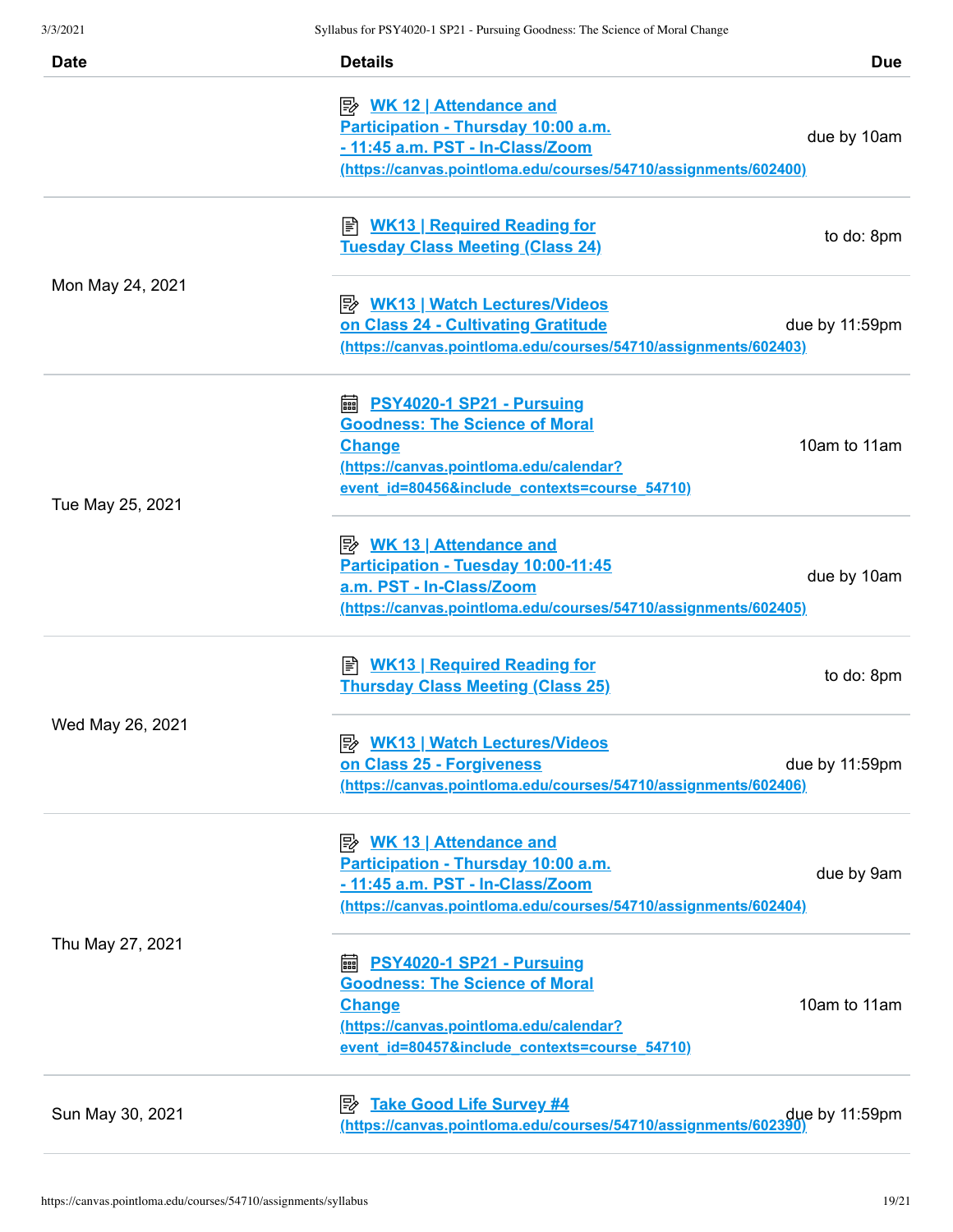| <b>Date</b>      | <b>Details</b>                                                                                                                                                                           | <b>Due</b>     |
|------------------|------------------------------------------------------------------------------------------------------------------------------------------------------------------------------------------|----------------|
| Mon May 31, 2021 | ≢ <u>WK14   Required Reading for</u><br><b>Tuesday Class Meeting (Class 26)</b>                                                                                                          | to do: 8:58am  |
|                  | <b>B</b> WK14   Watch Lectures/Videos<br>on Class 26 - The Three Neural<br><b>Faces of Love</b><br>(https://canvas.pointloma.edu/courses/54710/assignments/602407)                       | due by 11:59pm |
| Tue Jun 1, 2021  | ■ PSY4020-1 SP21 - Pursuing<br><b>Goodness: The Science of Moral</b><br><b>Change</b><br>(https://canvas.pointloma.edu/calendar?<br>event id=80458&include contexts=course 54710)        | 10am to 11am   |
| Wed Jun 2, 2021  | <b>E</b> WK14  Required Reading for<br><b>Thursday Class Meeting (Class 27)</b>                                                                                                          | to do: 8pm     |
|                  | <b>B</b> WK14   Watch Lectures/Videos<br>on Class 27 - Course Conclusion<br>(https://canvas.pointloma.edu/courses/54710/assignments/602409)                                              | due by 11:59pm |
| Thu Jun 3, 2021  | <b>A</b> PSY4020-1 SP21 - Pursuing<br><b>Goodness: The Science of Moral</b><br><b>Change</b><br>(https://canvas.pointloma.edu/calendar?<br>event id=80459&include contexts=course 54710) | 10am to 11am   |
|                  | <b>ETS Proficiency Assessment</b><br>⊯<br>(https://canvas.pointloma.edu/courses/54710/assignments/602388                                                                                 | due by 10am    |
|                  | P <sup>b</sup> WK 14   Attendance and<br>Participation - Tuesday 10:00-11:45<br>a.m. PST - In-Class/Zoom<br>(https://canvas.pointloma.edu/courses/54710/assignments/602408)              | due by 10am    |
| Thu Jun 10, 2021 | <b>Final Exam</b><br>י⁄י<br>https://canvas.pointloma.edu/courses/54710/assignments/60230up by 10:30am<br>(1 student)                                                                     |                |
|                  | <b>Final Exam</b><br>ぼ<br>due by 10:30am<br>https://canvas.pointloma.edu/courses/54710/assignments/602387)                                                                               |                |
|                  | <b>WK15   Final Exam Description</b><br>I≣ไ                                                                                                                                              | to do: 10:30am |